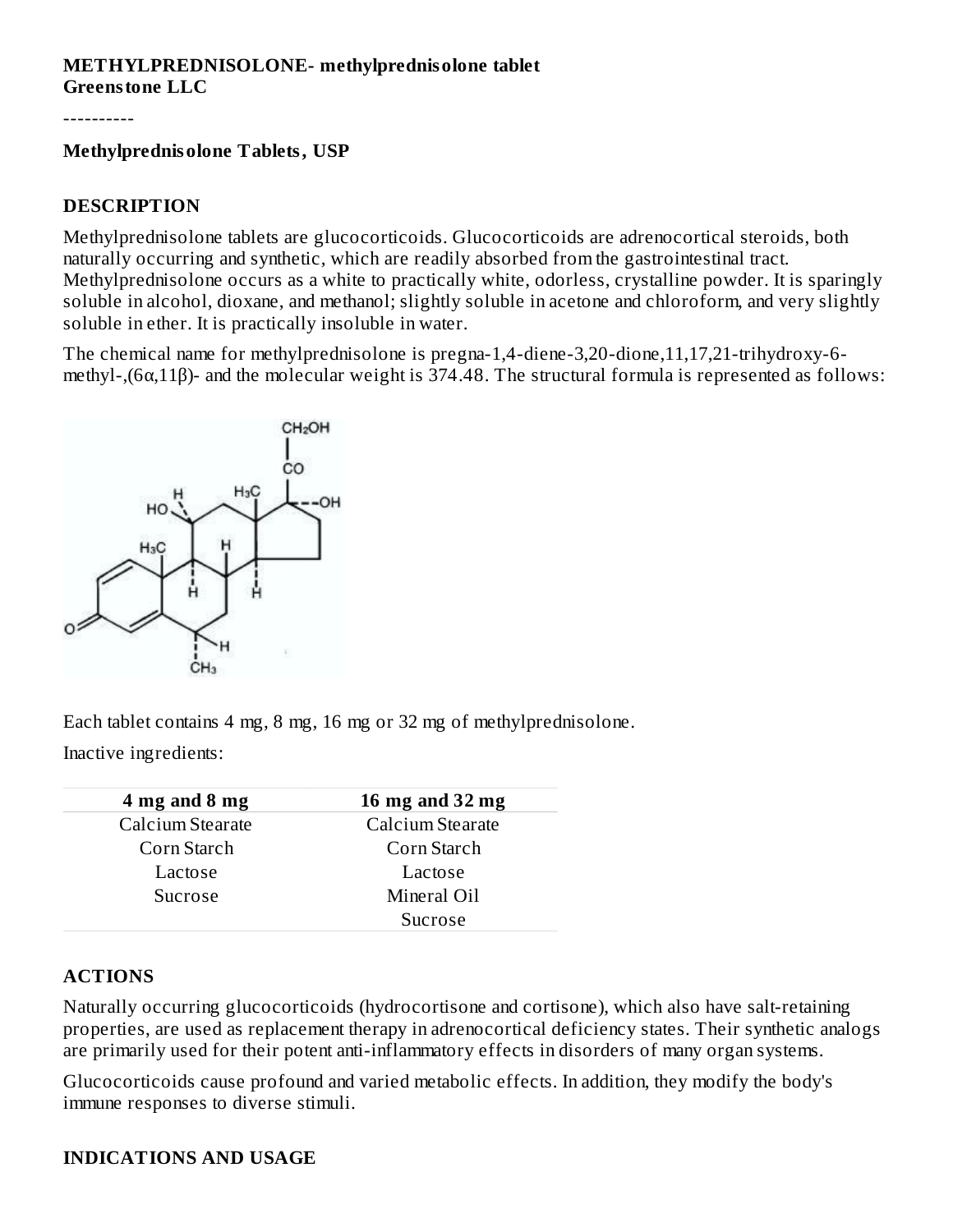Methylprednisolone tablets are indicated in the following conditions:

# **1. Endocrine Disorders**

Primary or secondary adrenocortical insufficiency (hydrocortisone or cortisone is the first choice; synthetic analogs may be used in conjunction with mineralocorticoids where applicable; in infancy, mineralocorticoid supplementation is of particular importance).

Congenital adrenal hyperplasia

Nonsuppurative thyroiditis

Hypercalcemia associated with cancer

# **2. Rheumatic Disorders**

As adjunctive therapy for short-term administration (to tide the patient over an acute episode or exacerbation) in:

Rheumatoid arthritis, including juvenile rheumatoid arthritis (selected cases may require low-dose maintenance therapy)

Ankylosing spondylitis

Acute and subacute bursitis

Synovitis of osteoarthritis

Acute nonspecific tenosynovitis

Post-traumatic osteoarthritis

Psoriatic arthritis

Epicondylitis

Acute gouty arthritis

# **3. Collagen Dis eas es**

During an exacerbation or as maintenance therapy in selected cases of:

Systemic lupus erythematosus

Systemic dermatomyositis (polymyositis)

Acute rheumatic carditis

# **4. Dermatologic Dis eas es**

Bullous dermatitis herpetiformis

Severe erythema multiforme (Stevens-Johnson syndrome)

Severe seborrheic dermatitis

Exfoliative dermatitis

Mycosis fungoides

Pemphigus

Severe psoriasis

# **5. Allergic States**

Control of severe or incapacitating allergic conditions intractable to adequate trials of conventional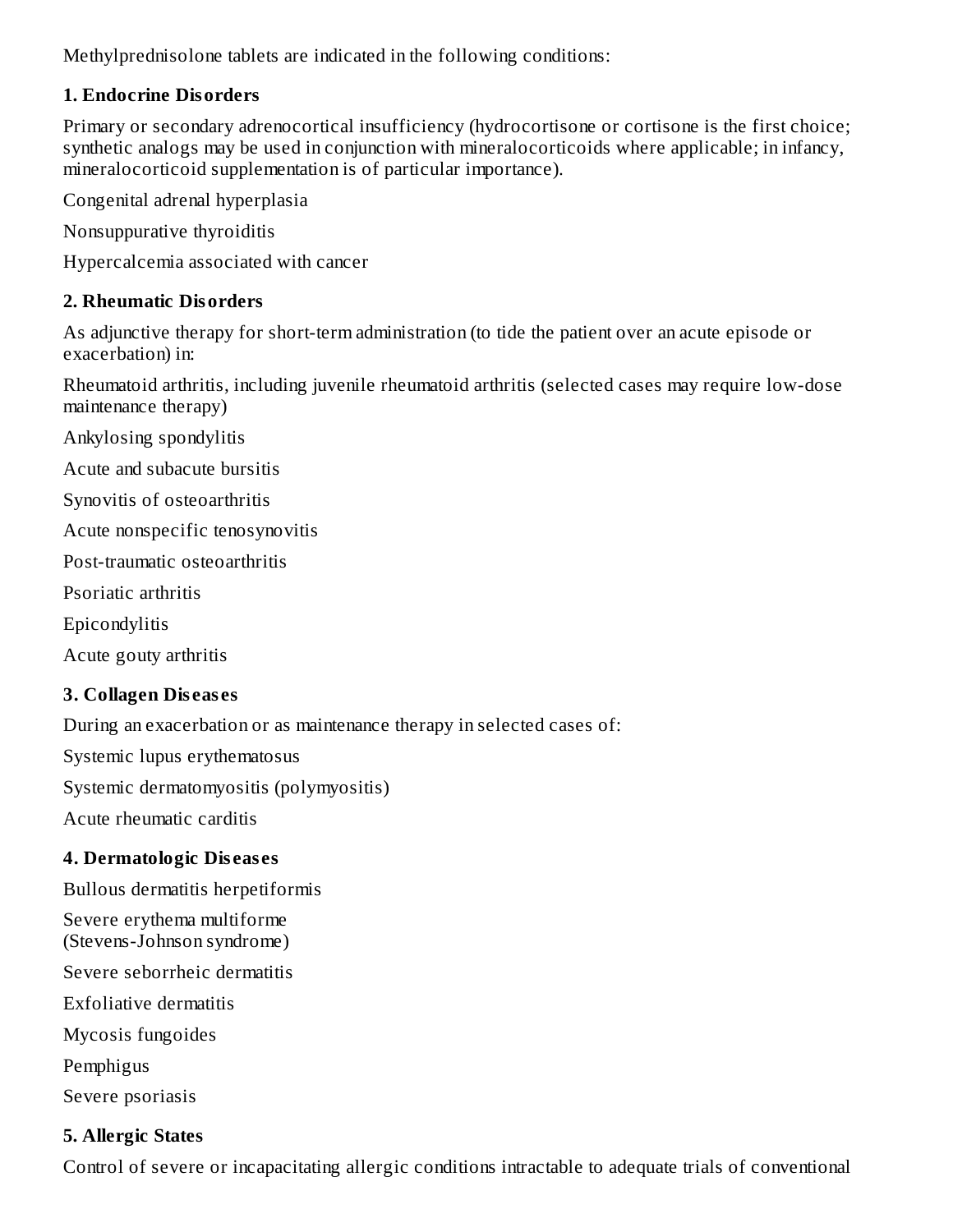treatment:

- Seasonal or perennial allergic rhinitis
- Drug hypersensitivity reactions
- Serum sickness
- Contact dermatitis
- Bronchial asthma
- Atopic dermatitis

## **6. Ophthalmic Dis eas es**

Severe acute and chronic allergic and inflammatory processes involving the eye and its adnexa, such as:

- Allergic corneal marginal ulcers
- Herpes zoster ophthalmicus
- Anterior segment inflammation
- Diffuse posterior uveitis and choroiditis
- Sympathetic ophthalmia
- **Keratitis**
- Optic neuritis
- Allergic conjunctivitis
- **Chorioretinitis**
- Iritis and iridocyclitis

# **7. Respiratory Dis eas es**

- Symptomatic sarcoidosis Berylliosis
- Loeffler's syndrome not manageable by other means
- Fulminating or disseminated pulmonary tuberculosis when used concurrently with appropriate antituberculous chemotherapy
- Aspiration pneumonitis

# **8. Hematologic Disorders**

Idiopathic thrombocytopenic purpura in adults Secondary thrombocytopenia in adults Acquired (autoimmune) hemolytic anemia Erythroblastopenia (RBC anemia) Congenital (erythroid) hypoplastic anemia

# **9. Neoplastic Dis eas es**

For palliative management of: Leukemias and lymphomas in adults Acute leukemia of childhood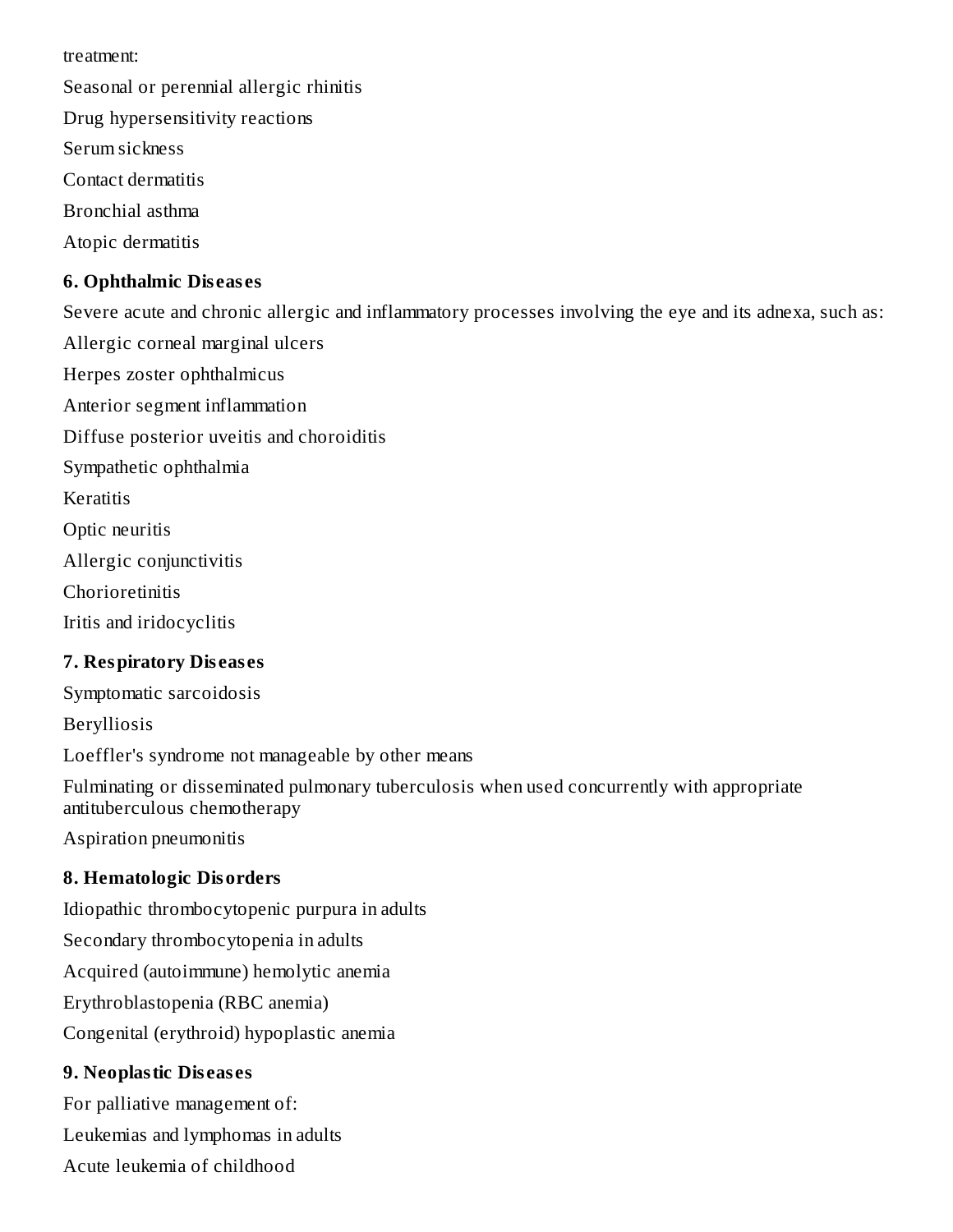#### **10. Edematous States**

To induce a diuresis or remission of proteinuria in the nephrotic syndrome, without uremia, of the idiopathic type or that due to lupus erythematosus.

## **11. Gastrointestinal Dis eas es**

To tide the patient over a critical period of the disease in:

Ulcerative colitis

Regional enteritis

# **12. Nervous System**

Acute exacerbations of multiple sclerosis

# **13. Mis cellaneous**

Tuberculous meningitis with subarachnoid block or impending block when used concurrently with appropriate antituberculous chemotherapy.

Trichinosis with neurologic or myocardial involvement.

# **CONTRAINDICATIONS**

Systemic fungal infections and known hypersensitivity to components.

# **WARNINGS**

In patients on corticosteroid therapy subjected to unusual stress, increased dosage of rapidly acting corticosteroids before, during, and after the stressful situation is indicated.

Corticosteroids may mask some signs of infection, and new infections may appear during their use. Infections with any pathogen including viral, bacterial, fungal, protozoan, or helminthic infections, in any location of the body, may be associated with the use of corticosteroids alone or in combination with other immunosuppressive agents that affect cellular immunity, humoral immunity, or neutrophil function.<sup>1</sup>

These infections may be mild, but can be severe and at times fatal. With increasing doses of corticosteroids, the rate of occurrence of infectious complications increases.<sup>2</sup> There may be decreased resistance and inability to localize infection when corticosteroids are used.

Prolonged use of corticosteroids may produce posterior subcapsular cataracts, glaucoma with possible damage to the optic nerves, and may enhance the establishment of secondary ocular infections due to fungi or viruses.

# **Usage in pregnancy**

Since adequate human reproduction studies have not been done with corticosteroids, the use of these drugs in pregnancy, nursing mothers, or women of childbearing potential requires that the possible benefits of the drug be weighed against the potential hazards to the mother and embryo or fetus. Infants born of mothers who have received substantial doses of corticosteroids during pregnancy should be carefully observed for signs of hypoadrenalism.

Average and large doses of hydrocortisone or cortisone can cause elevation of blood pressure, salt and water retention, and increased excretion of potassium. These effects are less likely to occur with the synthetic derivatives except when used in large doses. Dietary salt restriction and potassium supplementation may be necessary. All corticosteroids increase calcium excretion.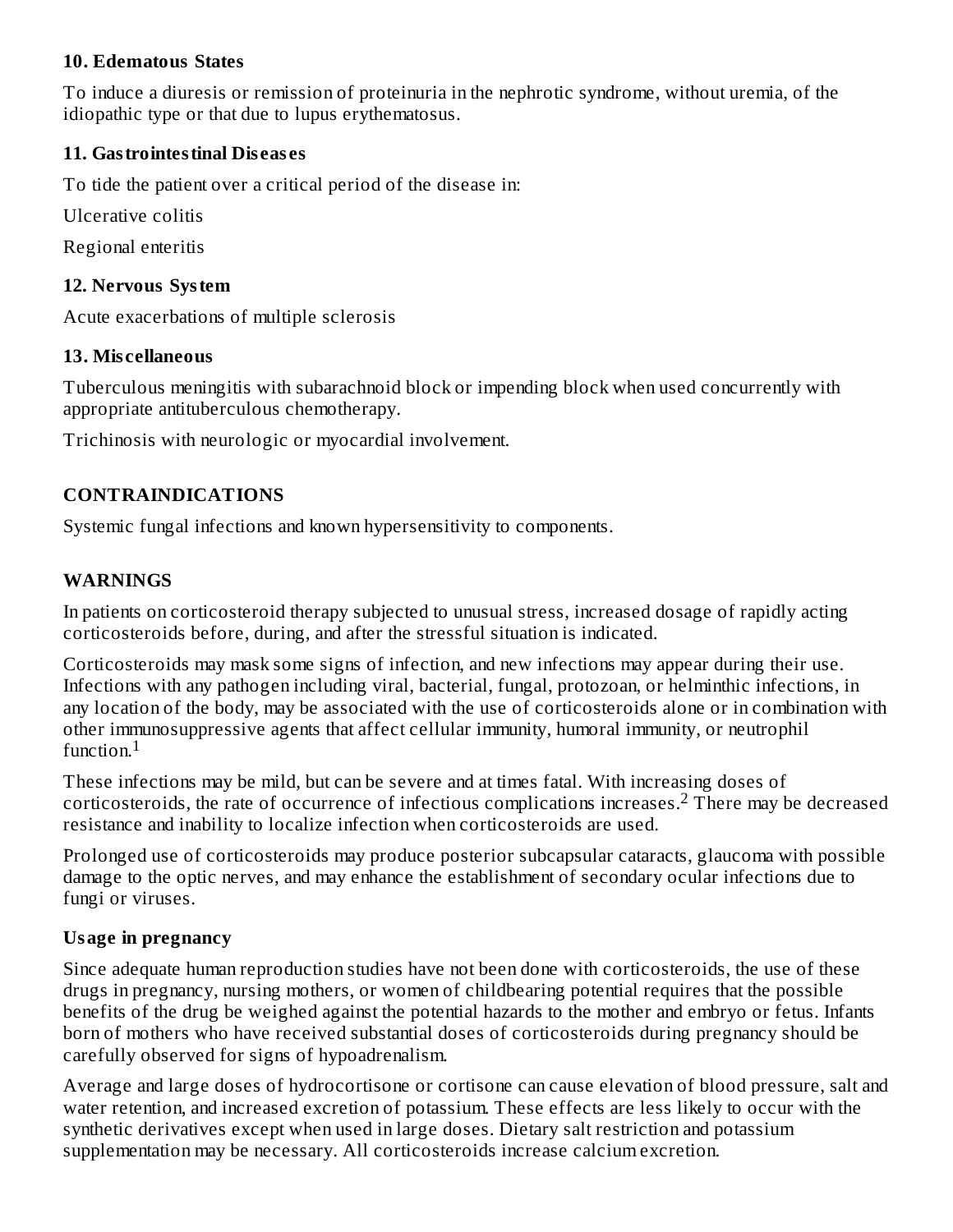Administration of live or live, attenuated vaccines is contraindicated in patients receiving immunosuppressive doses of corticosteroids. Killed or inactivated vaccines may be administered to patients receiving immunosuppressive doses of corticosteroids; however, the response to such vaccines may be diminished. Indicated immunization procedures may be undertaken in patients receiving nonimmunosuppressive doses of corticosteroids.

The use of methylprednisolone tablets in active tuberculosis should be restricted to those cases of fulminating or disseminated tuberculosis in which the corticosteroid is used for the management of the disease in conjunction with an appropriate antituberculous regimen.

If corticosteroids are indicated in patients with latent tuberculosis or tuberculin reactivity, close observation is necessary, as reactivation of the disease may occur. During prolonged corticosteroid therapy, these patients should receive chemoprophylaxis.

Persons who are on drugs which suppress the immune system are more susceptible to infections than healthy individuals. Chickenpox and measles, for example, can have a more serious or even fatal course in nonimmune children or adults on corticosteroids. In such children or adults who have not had these diseases, particular care should be taken to avoid exposure. It is not known how the dose, route, and duration of corticosteroid administration affects the risk of developing a disseminated infection. The contribution of the underlying disease and/or prior corticosteroid treatment to the risk is also not known. If exposed to chickenpox, prophylaxis with varicella zoster immune globulin (VZIG) may be indicated. If exposed to measles, prophylaxis with pooled intramuscular immunoglobulin (IG) may be indicated. (See the respective package inserts for complete VZIG and IG prescribing information.) If chickenpox develops, treatment with antiviral agents may be considered. Similarly, corticosteroids should be used with great care in patients with known or suspected Strongyloides (threadworm) infestation. In such patients, corticosteroid-induced immunosuppression may lead to Strongyloides hyperinfection and dissemination with widespread larval migration, often accompanied by severe enterocolitis and potentially fatal gram-negative septicemia.

# **PRECAUTIONS**

## **General Precautions**

Drug-induced secondary adrenocortical insufficiency may be minimized by gradual reduction of dosage. This type of relative insufficiency may persist for months after discontinuation of therapy; therefore, in any situation of stress occurring during that period, hormone therapy should be reinstituted. Since mineralocorticoid secretion may be impaired, salt and/or a mineralocorticoid should be administered concurrently.

There is an enhanced effect of corticosteroids on patients with hypothyroidism and in those with cirrhosis.

Corticosteroids should be used cautiously in patients with ocular herpes simplex because of possible corneal perforation.

The lowest possible dose of corticosteroid should be used to control the condition under treatment, and when reduction in dosage is possible, the reduction should be gradual.

Psychic derangements may appear when corticosteroids are used, ranging from euphoria, insomnia, mood swings, personality changes, and severe depression to frank psychotic manifestations. Also, existing emotional instability or psychotic tendencies may be aggravated by corticosteroids.

Caution is required in patients with systemic sclerosis because an increased incidence of scleroderma renal crisis has been observed with corticosteroids, including methylprednisolone.

Steroids should be used with caution in nonspecific ulcerative colitis, if there is a probability of impending perforation, abscess, or other pyogenic infection; diverticulitis; fresh intestinal anastomoses; active or latent peptic ulcer; renal insufficiency; hypertension; osteoporosis; and myasthenia gravis.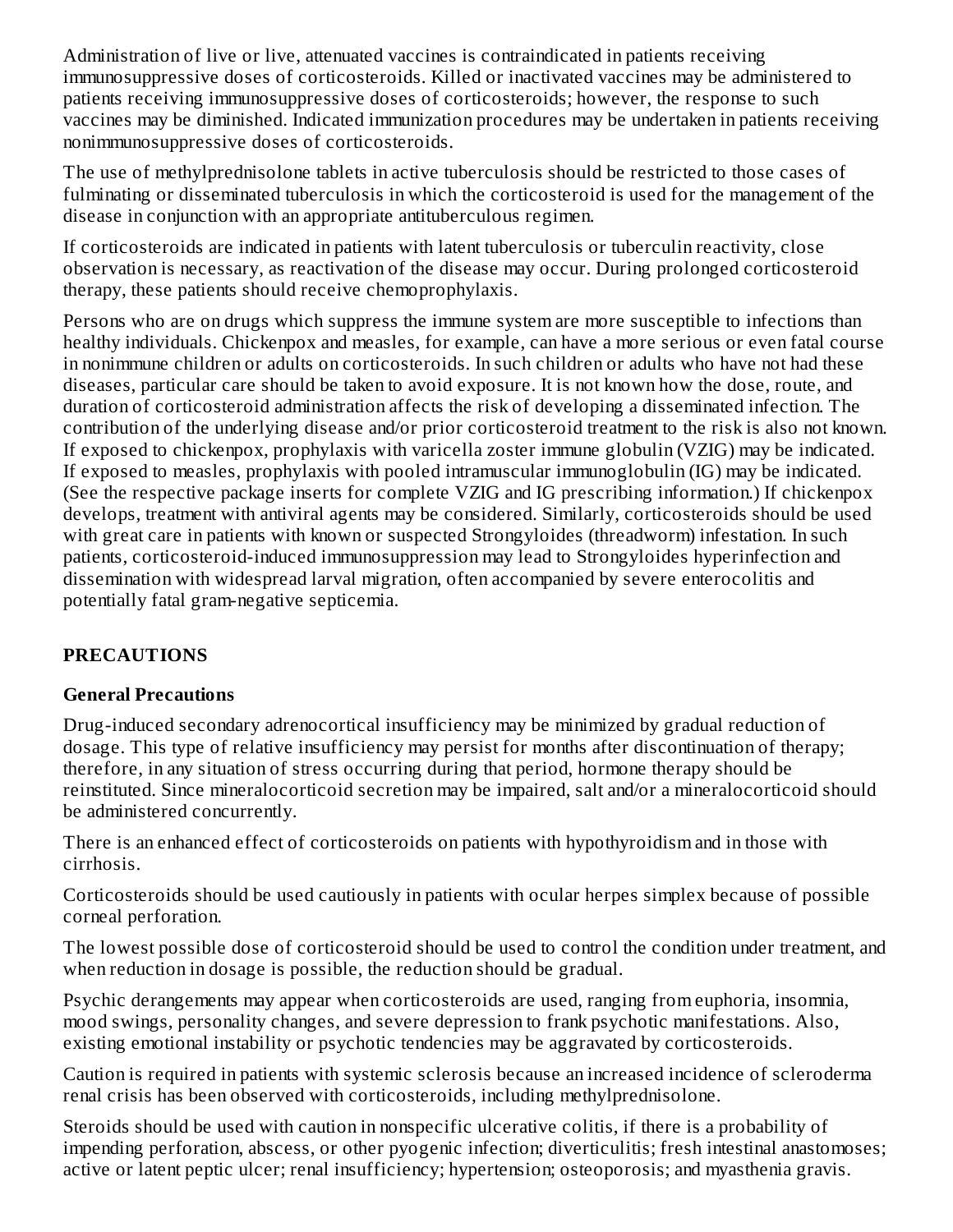Growth and development of infants and children on prolonged corticosteroid therapy should be carefully observed.

Kaposi's sarcoma has been reported to occur in patients receiving corticosteroid therapy. Discontinuation of corticosteroids may result in clinical remission.

Although controlled clinical trials have shown corticosteroids to be effective in speeding the resolution of acute exacerbations of multiple sclerosis, they do not show that corticosteroids affect the ultimate outcome or natural history of the disease. The studies do show that relatively high doses of corticosteroids are necessary to demonstrate a significant effect. (See DOSAGE AND ADMINISTRATION.)

Since complications of treatment with glucocorticoids are dependent on the size of the dose and the duration of treatment, a risk/benefit decision must be made in each individual case as to dose and duration of treatment and as to whether daily or intermittent therapy should be used.

# **Drug Interactions**

The pharmacokinetic interactions listed below are potentially clinically important. Mutual inhibition of metabolism occurs with concurrent use of cyclosporine and methylprednisolone; therefore, it is possible that adverse events associated with the individual use of either drug may be more apt to occur. Convulsions have been reported with concurrent use of methylprednisolone and cyclosporine. Drugs that induce hepatic enzymes such as phenobarbital, phenytoin, and rifampin may increase the clearance of methylprednisolone and may require increases in methylprednisolone dose to achieve the desired response. Drugs such as troleandomycin and ketoconazole may inhibit the metabolism of methylprednisolone and thus decrease its clearance. Therefore, the dose of methylprednisolone should be titrated to avoid steroid toxicity.

Methylprednisolone may increase the clearance of chronic high-dose aspirin. This could lead to decreased salicylate serum levels or increase the risk of salicylate toxicity when methylprednisolone is withdrawn. Aspirin should be used cautiously in conjunction with corticosteroids in patients suffering from hypoprothrombinemia.

The effect of methylprednisolone on oral anticoagulants is variable. There are reports of enhanced as well as diminished effects of anticoagulants when given concurrently with corticosteroids. Therefore, coagulation indices should be monitored to maintain the desired anticoagulant effect.

# **Information for the Patient**

Persons who are on immunosuppressant doses of corticosteroids should be warned to avoid exposure to chickenpox or measles. Patients should also be advised that if they are exposed, medical advice should be sought without delay.

# **ADVERSE REACTIONS**

*Fluid and Electrolyte Disturbances*

- Sodium retention
- Congestive heart failure in susceptible patients
- Hypertension
- Fluid retention
- Potassium loss
- Hypokalemic alkalosis

# *Musculoskeletal*

- Muscle weakness
- Loss of muscle mass
- Steroid myopathy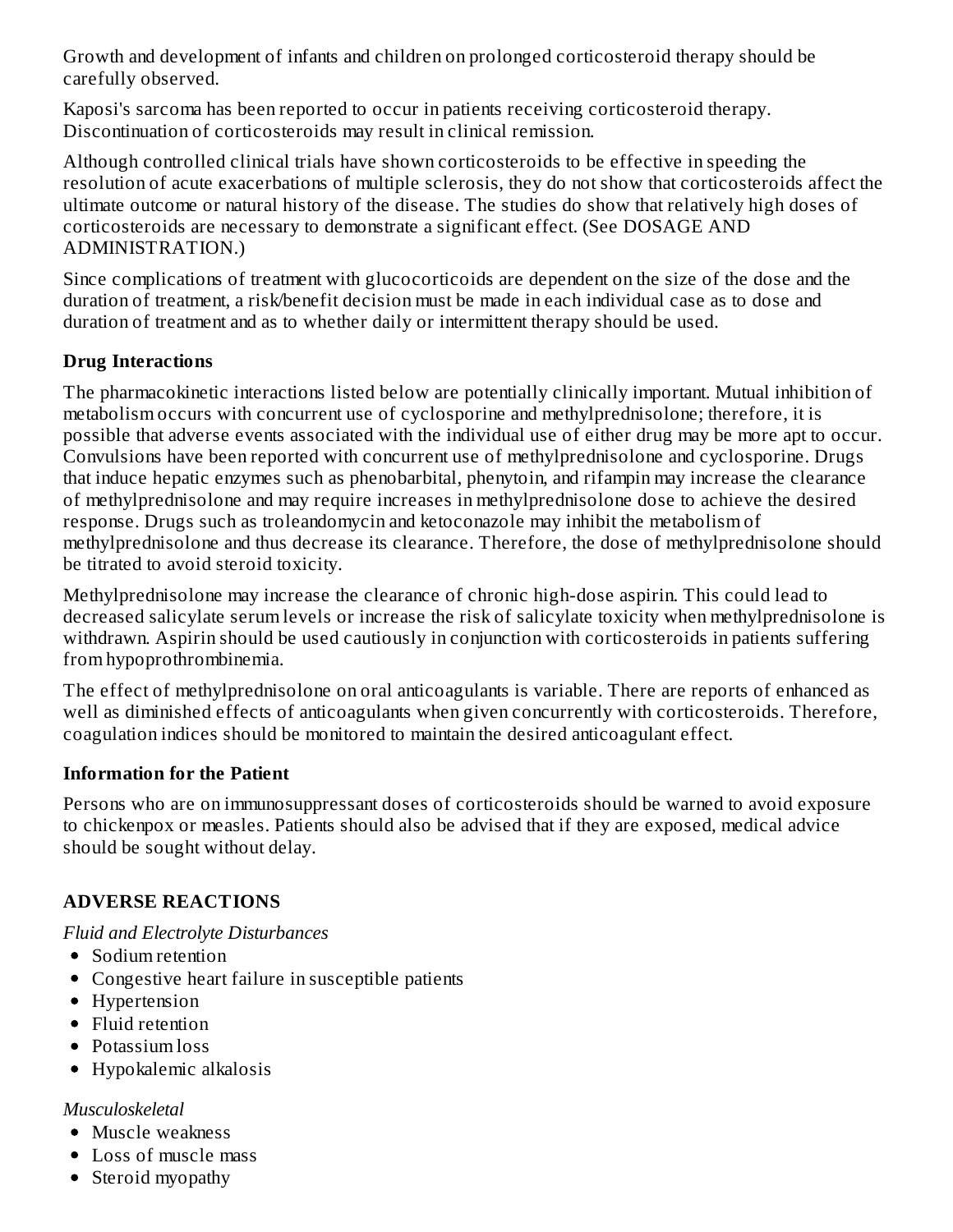- Osteoporosis
- Tendon rupture, particularly of the Achilles tendon
- Vertebral compression fractures
- Aseptic necrosis of femoral and humeral heads
- Pathologic fracture of long bones

#### *Gastrointestinal*

- Peptic ulcer with possible perforation and hemorrhage
- Pancreatitis
- Abdominal distention
- Ulcerative esophagitis

Increases in alanine transaminase (ALT, SGPT), aspartate transaminase (AST, SGOT), and alkaline phosphatase have been observed following corticosteroid treatment. These changes are usually small, not associated with any clinical syndrome, and reversible upon discontinuation.

#### *Dermatologic*

- Impaired wound healing
- Petechiae and ecchymoses
- May suppress reactions to skin tests
- Thin fragile skin
- Facial erythema
- Increased sweating

#### *Neurological*

- Increased intracranial pressure with papilledema (pseudo-tumor cerebri), usually after treatment
- Convulsions
- Vertigo
- Headache

## *Endocrine*

- Development of Cushingoid state
- Suppression of growth in children
- Secondary adrenocortical and pituitary unresponsiveness, particularly in times of stress, as in trauma, surgery, or illness
- Menstrual irregularities
- Decreased carbohydrate tolerance
- Manifestations of latent diabetes mellitus
- Increased requirements of insulin or oral hypoglycemic agents in diabetics

## *Ophthalmic*

- Posterior subcapsular cataracts
- Increased intraocular pressure
- $\bullet$  Glaucoma
- Exophthalmos

#### *Metabolic*

Negative nitrogen balance due to protein catabolism

The following additional reactions have been reported following oral as well as parenteral therapy: Urticaria and other allergic, anaphylactic, or hypersensitivity reactions.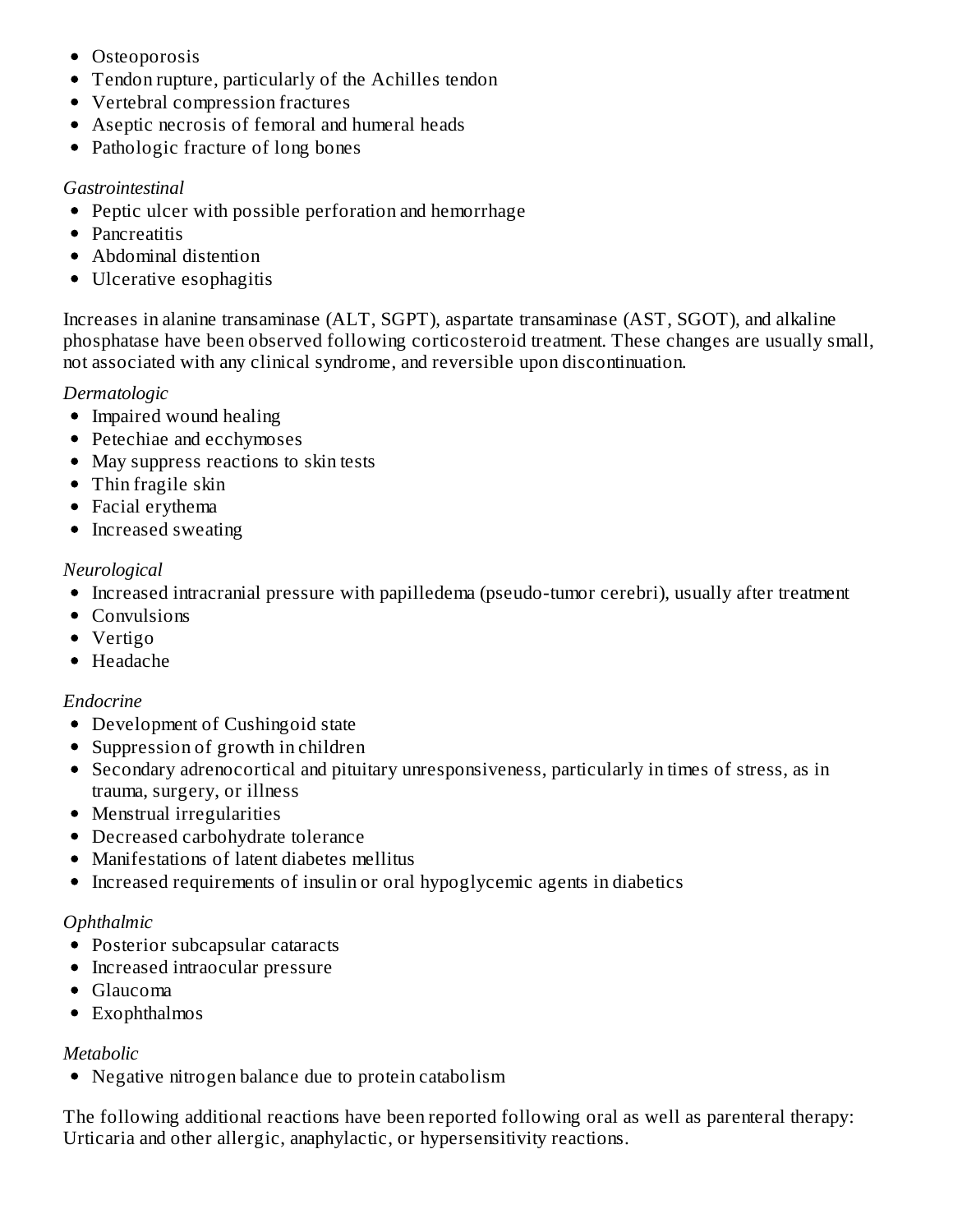## **DOSAGE AND ADMINISTRATION**

The initial dosage of methylprednisolone tablets may vary from 4 mg to 48 mg of methylprednisolone per day, depending on the specific disease entity being treated. In situations of less severity, lower doses will generally suffice, while in selected patients, higher initial doses may be required. The initial dosage should be maintained or adjusted until a satisfactory response is noted. If after a reasonable period of time there is a lack of satisfactory clinical response, methylprednisolone tablets should be discontinued and the patient transferred to other appropriate therapy.

## **IT SHOULD BE EMPHASIZED THAT DOSAGE REQUIREMENTS ARE VARIABLE AND MUST BE INDIVIDUALIZED ON THE BASIS OF THE DISEASE UNDER TREATMENT AND THE RESPONSE OF THE PATIENT**.

After a favorable response is noted, the proper maintenance dosage should be determined by decreasing the initial drug dosage in small decrements at appropriate time intervals until the lowest dosage which will maintain an adequate clinical response is reached. It should be kept in mind that constant monitoring is needed in regard to drug dosage. Included in the situations which may make dosage adjustments necessary are changes in clinical status secondary to remissions or exacerbations in the disease process, the patient's individual drug responsiveness, and the effect of patient exposure to stressful situations not directly related to the disease entity under treatment; in this latter situation, it may be necessary to increase the dosage of methylprednisolone tablets for a period of time consistent with the patient's condition. If after long-term therapy the drug is to be stopped, it is recommended that it be withdrawn gradually rather than abruptly.

# **Multiple Sclerosis**

In treatment of acute exacerbations of multiple sclerosis, daily doses of 200 mg of prednisolone for a week followed by 80 mg every other day for 1 month have been shown to be effective (4 mg of methylprednisolone is equivalent to 5 mg of prednisolone).

# **Alternate Day Therapy**

Alternate day therapy is a corticosteroid dosing regimen in which twice the usual daily dose of corticoid is administered every other morning. The purpose of this mode of therapy is to provide the patient requiring long-term pharmacologic dose treatment with the beneficial effects of corticoids while minimizing certain undesirable effects, including pituitary-adrenal suppression, the Cushingoid state, corticoid withdrawal symptoms, and growth suppression in children.

The rationale for this treatment schedule is based on two major premises: (a) the anti-inflammatory or therapeutic effect of corticoids persists longer than their physical presence and metabolic effects and (b) administration of the corticosteroid every other morning allows for reestablishment of more nearly normal hypothalamic-pituitary-adrenal (HPA) activity on the off-steroid day.

A brief review of the HPA physiology may be helpful in understanding this rationale. Acting primarily through the hypothalamus, a fall in free cortisol stimulates the pituitary gland to produce increasing amounts of corticotropin (ACTH) while a rise in free cortisol inhibits ACTH secretion. Normally, the HPA system is characterized by diurnal (circadian) rhythm. Serum levels of ACTH rise from a low point at about 10 pm to a peak level at about 6 am. Increasing levels of ACTH stimulate adrenal cortical activity resulting in a rise in plasma cortisol with maximal levels occurring between 2 am and 8 am. This rise in cortisol dampens ACTH production and in turn adrenal cortical activity. There is a gradual fall in plasma corticoids during the day with lowest levels occurring about midnight.

The diurnal rhythm of the HPA axis is lost in Cushing's disease, a syndrome of adrenal cortical hyperfunction characterized by obesity with centripetal fat distribution, thinning of the skin with easy bruisability, muscle wasting with weakness, hypertension, latent diabetes, osteoporosis, electrolyte imbalance, etc. The same clinical findings of hyperadrenocorticism may be noted during long-term pharmacologic dose corticoid therapy administered in conventional daily divided doses. It would appear, then, that a disturbance in the diurnal cycle with maintenance of elevated corticoid values during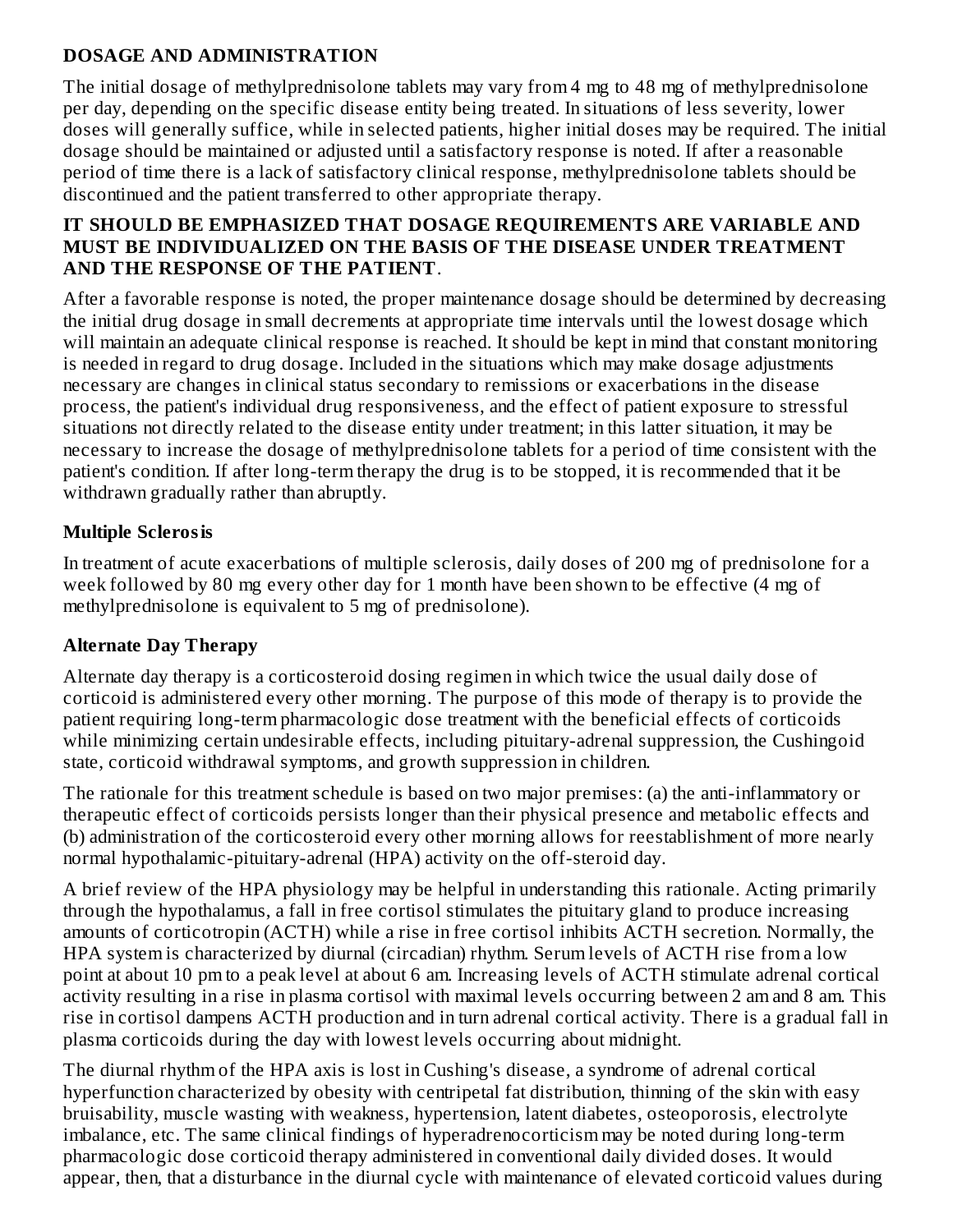the night may play a significant role in the development of undesirable corticoid effects. Escape from these constantly elevated plasma levels for even short periods of time may be instrumental in protecting against undesirable pharmacologic effects.

During conventional pharmacologic dose corticosteroid therapy, ACTH production is inhibited with subsequent suppression of cortisol production by the adrenal cortex. Recovery time for normal HPA activity is variable depending upon the dose and duration of treatment. During this time, the patient is vulnerable to any stressful situation. Although it has been shown that there is considerably less adrenal suppression following a single morning dose of prednisolone (10 mg) as opposed to a quarter of that dose administered every six hours, there is evidence that some suppressive effect on adrenal activity may be carried over into the following day when pharmacologic doses are used. Further, it has been shown that a single dose of certain corticosteroids will produce adrenal cortical suppression for two or more days. Other corticoids, including methylprednisolone, hydrocortisone, prednisone, and prednisolone, are considered to be short-acting (producing adrenal cortical suppression for 1¼ to 1½ days following a single dose) and thus are recommended for alternate day therapy.

The following should be kept in mind when considering alternate day therapy:

- 1) Basic principles and indications for corticosteroid therapy should apply. The benefits of alternate day therapy should not encourage the indiscriminate use of steroids.
- 2) Alternate day therapy is a therapeutic technique primarily designed for patients in whom long-term pharmacologic corticoid therapy is anticipated.
- 3) In less severe disease processes in which corticoid therapy is indicated, it may be possible to initiate treatment with alternate day therapy. More severe disease states usually will require daily divided high-dose therapy for initial control of the disease process. The initial suppressive dose level should be continued until satisfactory clinical response is obtained, which is usually four to ten days in the case of many allergic and collagen diseases. It is important to keep the period of initial suppressive dose as brief as possible, particularly when subsequent use of alternate day therapy is intended.

Once control has been established, two courses are available: (a) change to alternate day therapy and then gradually reduce the amount of corticoid given every other day **or** (b) following control of the disease process, reduce the daily dose of corticoid to the lowest effective level as rapidly as possible and then change over to an alternate day schedule. Theoretically, course (a) may be preferable.

- 4) Because of the advantages of alternate day therapy, it may be desirable to try patients on this form of therapy who have been on daily corticoids for long periods of time (e.g., patients with rheumatoid arthritis). Since these patients may already have a suppressed HPA axis, establishing them on alternate day therapy may be difficult and not always successful. However, it is recommended that regular attempts be made to change them over. It may be helpful to triple or even quadruple the daily maintenance dose and administer this every other day rather than just doubling the daily dose if difficulty is encountered. Once the patient is again controlled, an attempt should be made to reduce this dose to a minimum.
- 5) As indicated above, certain corticosteroids, because of their prolonged suppressive effect on adrenal activity, are not recommended for alternate day therapy (e.g., dexamethasone and betamethasone).
- 6) The maximal activity of the adrenal cortex is between 2 am and 8 am, and it is minimal between 4 pm and midnight. Exogenous corticosteroids suppress adrenocortical activity the least, when given at the time of maximal activity (am).
- 7) In using alternate day therapy, it is important, as in all therapeutic situations, to individualize and tailor the therapy to each patient. Complete control of symptoms will not be possible in all patients. An explanation of the benefits of alternate day therapy will help the patient to understand and tolerate the possible flare-up in symptoms which may occur in the latter part of the off-steroid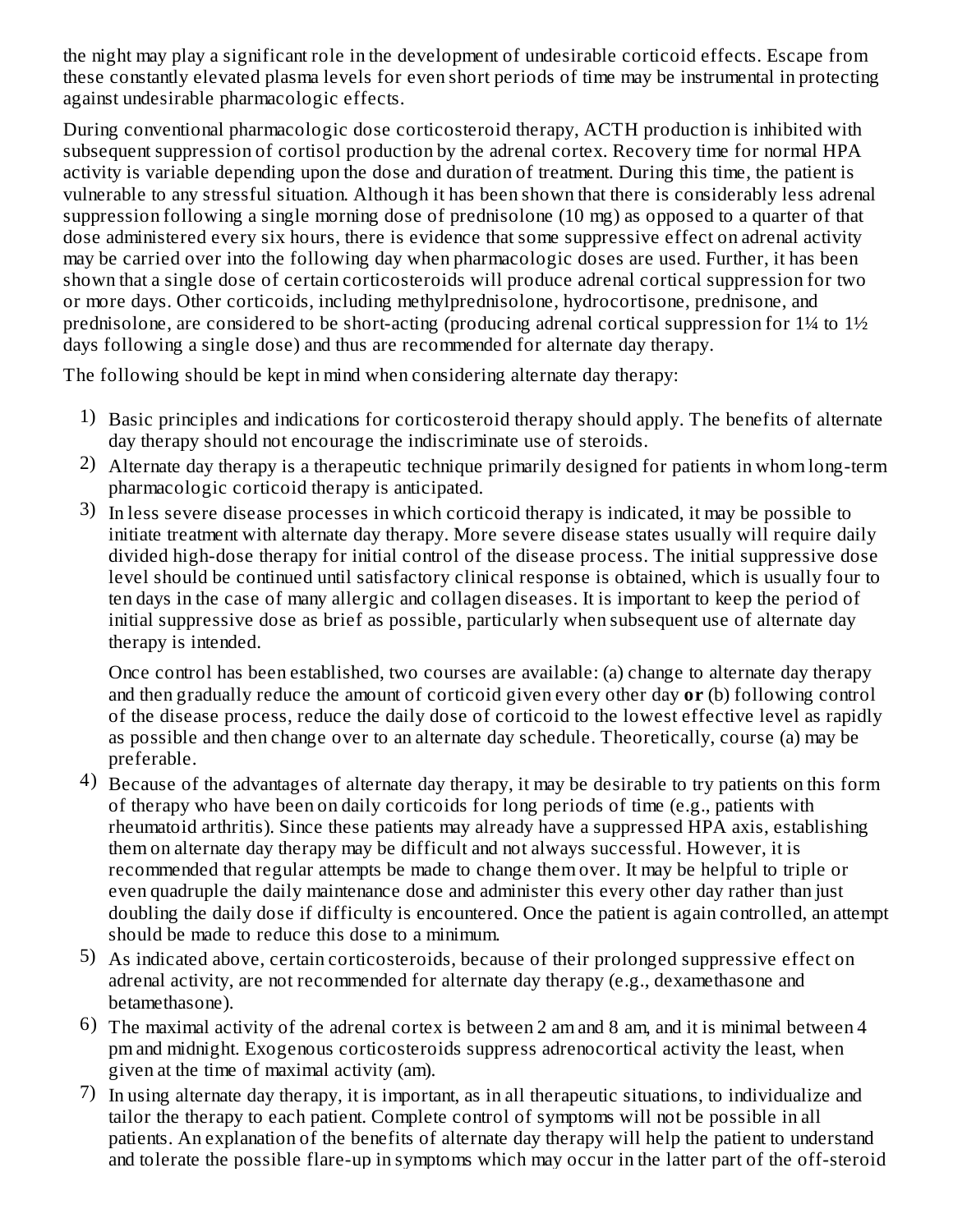day. Other symptomatic therapy may be added or increased at this time if needed.

- 8) In the event of an acute flare-up of the disease process, it may be necessary to return to a full suppressive daily divided corticoid dose for control. Once control is again established, alternate day therapy may be reinstituted.
- 9) Although many of the undesirable features of corticosteroid therapy can be minimized by alternate day therapy, as in any therapeutic situation, the physician must carefully weigh the benefit-risk ratio for each patient in whom corticoid therapy is being considered.

## **HOW SUPPLIED**

Methylprednisolone Tablets are available as:

**4 mg** (white, elliptical, scored, imprinted MEDROL 4)

| Bottles of 100                                | NDC 59762-4440-3 |
|-----------------------------------------------|------------------|
| DOSEPAK <sup>™</sup> Unit of Use (21 tablets) | NDC 59762-4440-2 |

**8 mg** (white, elliptical, scored, imprinted MEDROL 8)

Bottles of 25 NDC 59762-0049-1

**16 mg** (white, elliptical, scored, imprinted MEDROL 16)

Bottles of 50 NDC 59762-0050-1

**32 mg** (white, elliptical, scored, imprinted MEDROL 32)

Bottles of 25 NDC 59762-0051-1

Store at controlled room temperature 20° to 25°C (68° to 77°F) [see USP].

#### **REFERENCES**

- 1. Fekety R. Infections associated with corticosteroids and immunosuppressive therapy. In: Gorbach SL, Bartlett JG, Blacklow NR, eds. *Infectious Diseases*. Philadelphia: WBSaunders Company 1992:1050-1.
- 2. Stuck AE, Minder CE, Frey FJ. Risk of infectious complications in patients taking glucocorticoids. *Rev Infect Dis* 1989: 11(6):954-63.

This product's label may have been updated. For current full prescribing information, please visit www.greenstonellc.com.

**GREENSTONE® BRAND** Distributed by: **Greenstone LLC** Peapack, NJ 07977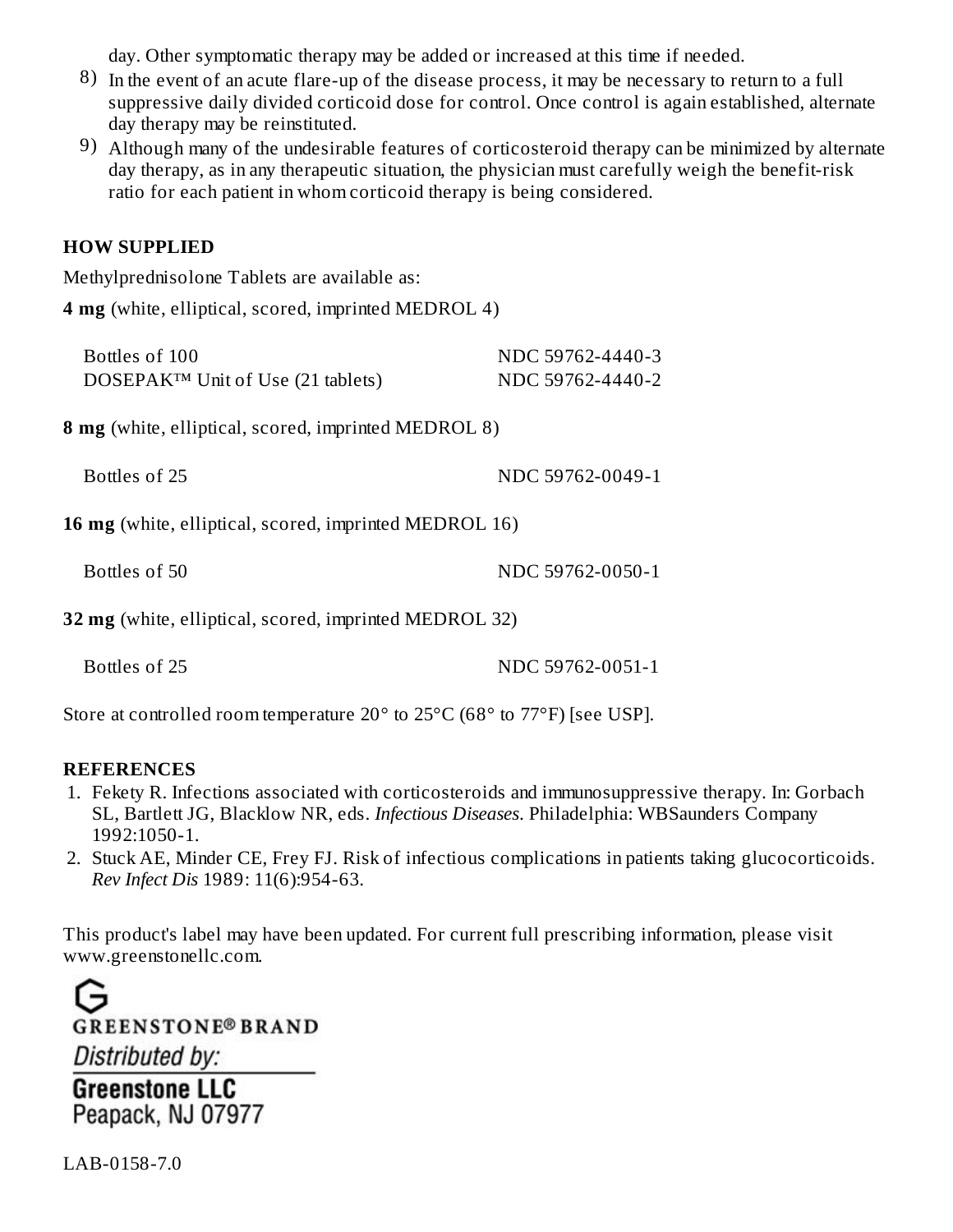# **PRINCIPAL DISPLAY PANEL - 4 mg Tablet Bottle Label**

**NDC** 59762-4440-3 **100 Tablets**

## **GREENSTONE BRAND ®**

#### **methylprednisolone tablets, USP**

#### **4 mg**

**Rx** only



# **PRINCIPAL DISPLAY PANEL - 4 mg Dos e Pack**

1st DAY **BEFORE** BREAKFAST

1st DAY **BEFORE** BREAKFAST

#### 1st DAY AFTER LUNCH

Unless otherwise directed by your physician, all six (6) tablets in the row labeled 1st day should be taken the day you receive your prescription, even though you may not receive it until late in the day. All six (6) tablets may be taken immediately as a single dose, or may be divided into two or three doses and taken at intervals between the time you receive the medicine and your regular bedtime.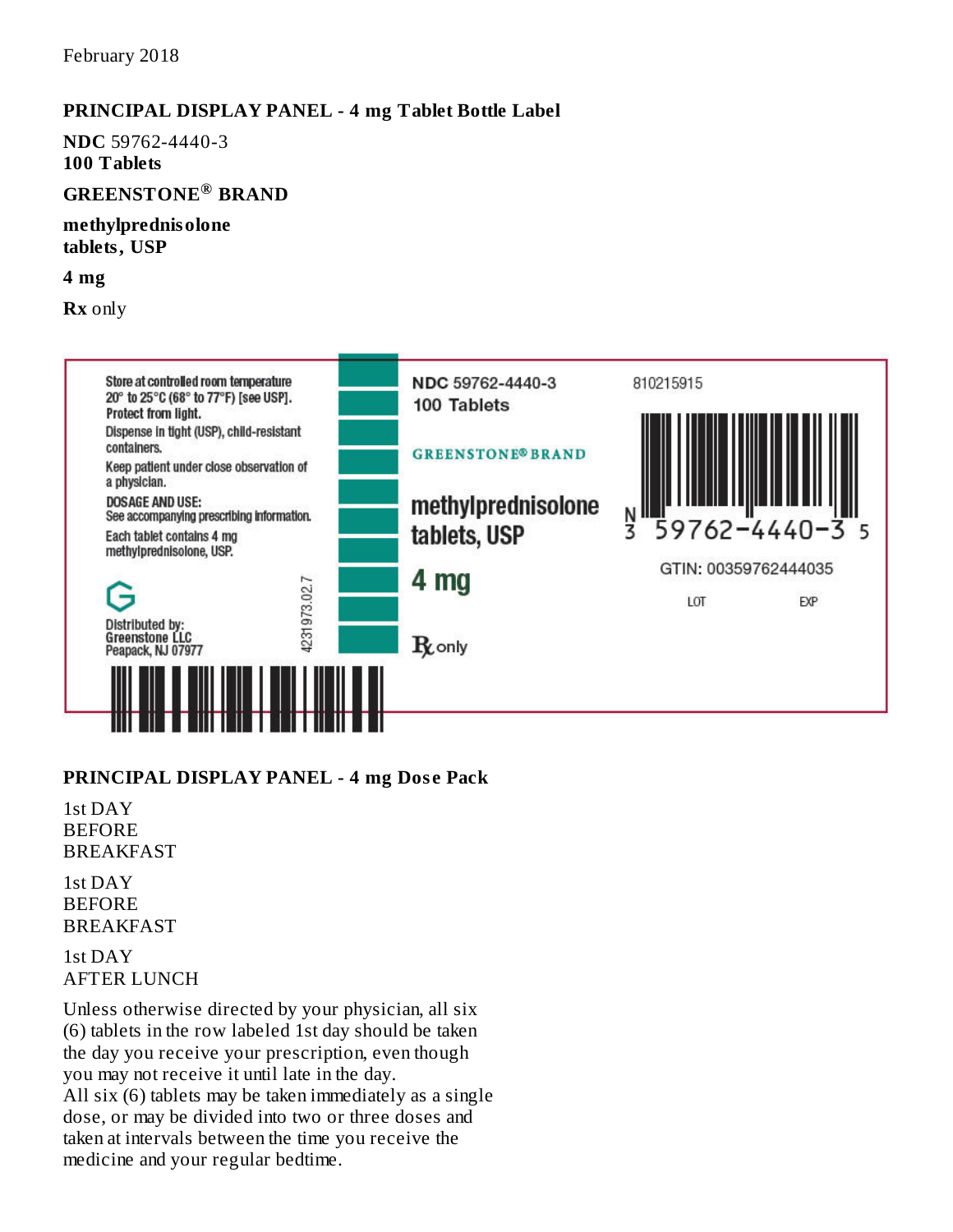1st DAY AFTER DINNER 1st DAY AT BED TIME

1st DAY AT BED TIME

2nd DAY BEFORE BREAKFAST

2nd DAY AFTER LUNCH

2nd DAY AFTER DINNER

**NDC** 59762-4440-2  $\mathsf{GREENSTONE}^\circledR$  BRAND **methylprednisolone tablets, USP Dos epak™ 4 mg**

2nd DAY AT BED TIME

2nd DAY AT BED TIME

3rd DAY BEFORE BREAKFAST

#### **Rx only**

3rd DAY AFTER LUNCH

3rd DAY AFTER DINNER

3rd DAY AT BED TIME

4th DAY BEFORE BREAKFAST

4th DAY AFTER LUNCH

4th DAY AT BED TIME

**methylprednisolone tablets, USP Dos epak™ 4 mg**

5th DAY BEFORE BREAKFAST

**Package Not**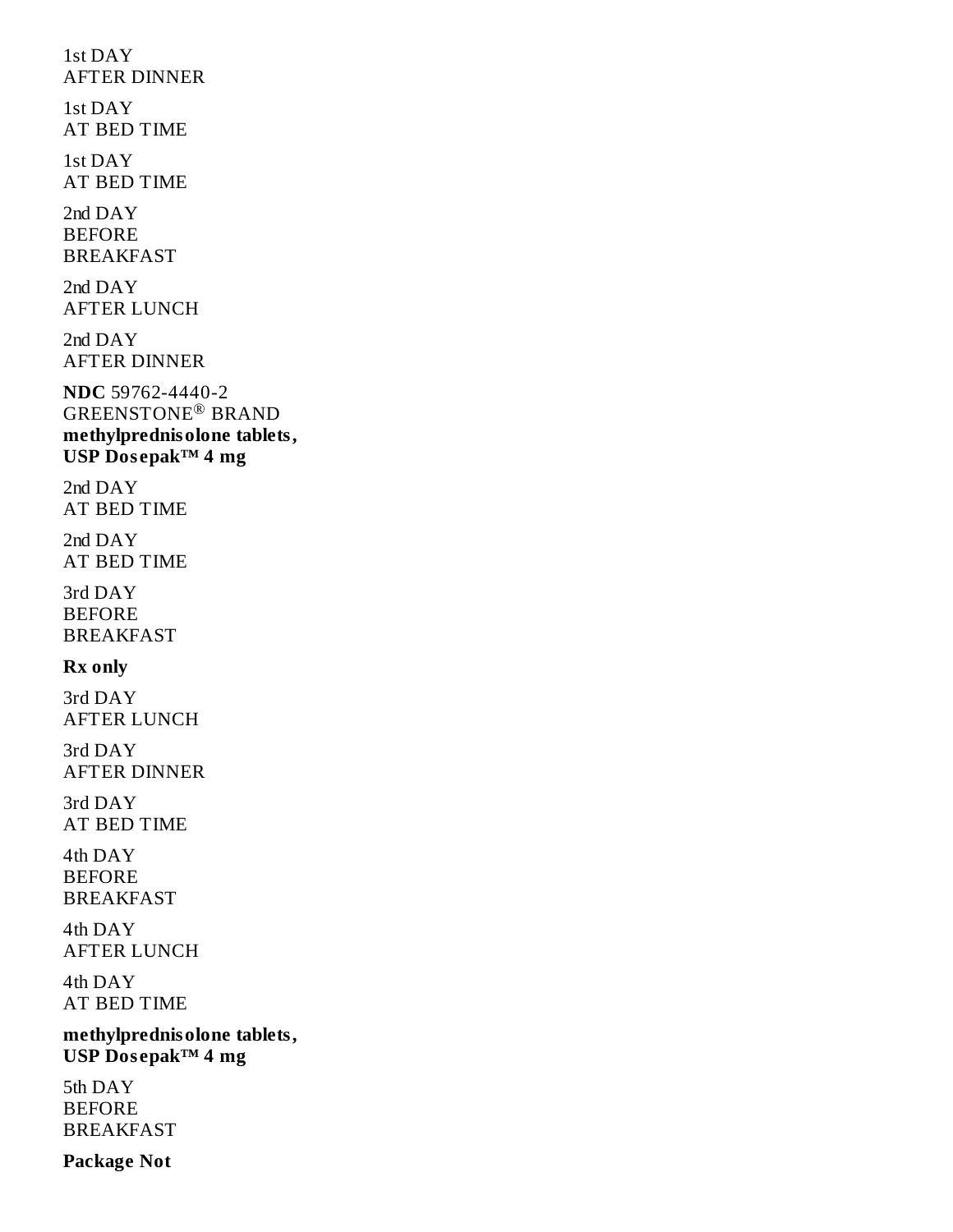#### **Child-Resistant. Keep Out of Reach of Children.**

5th DAY AT BED TIME

LOT: XXXXXXX EXP: YYYY MMM

6th DAY BEFORE BREAKFAST

**Distributed by: Greenstone LLC Peapack, NJ 07977**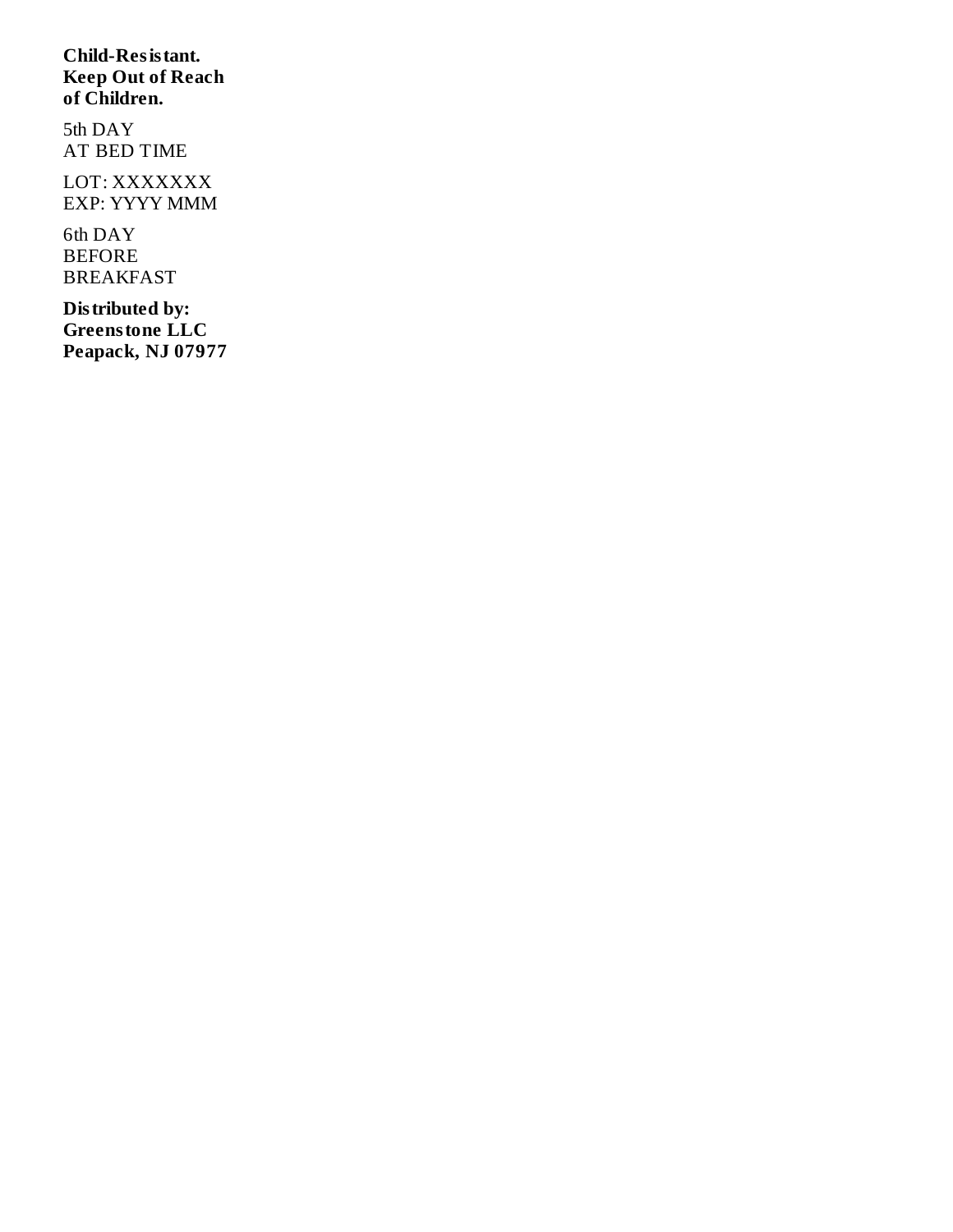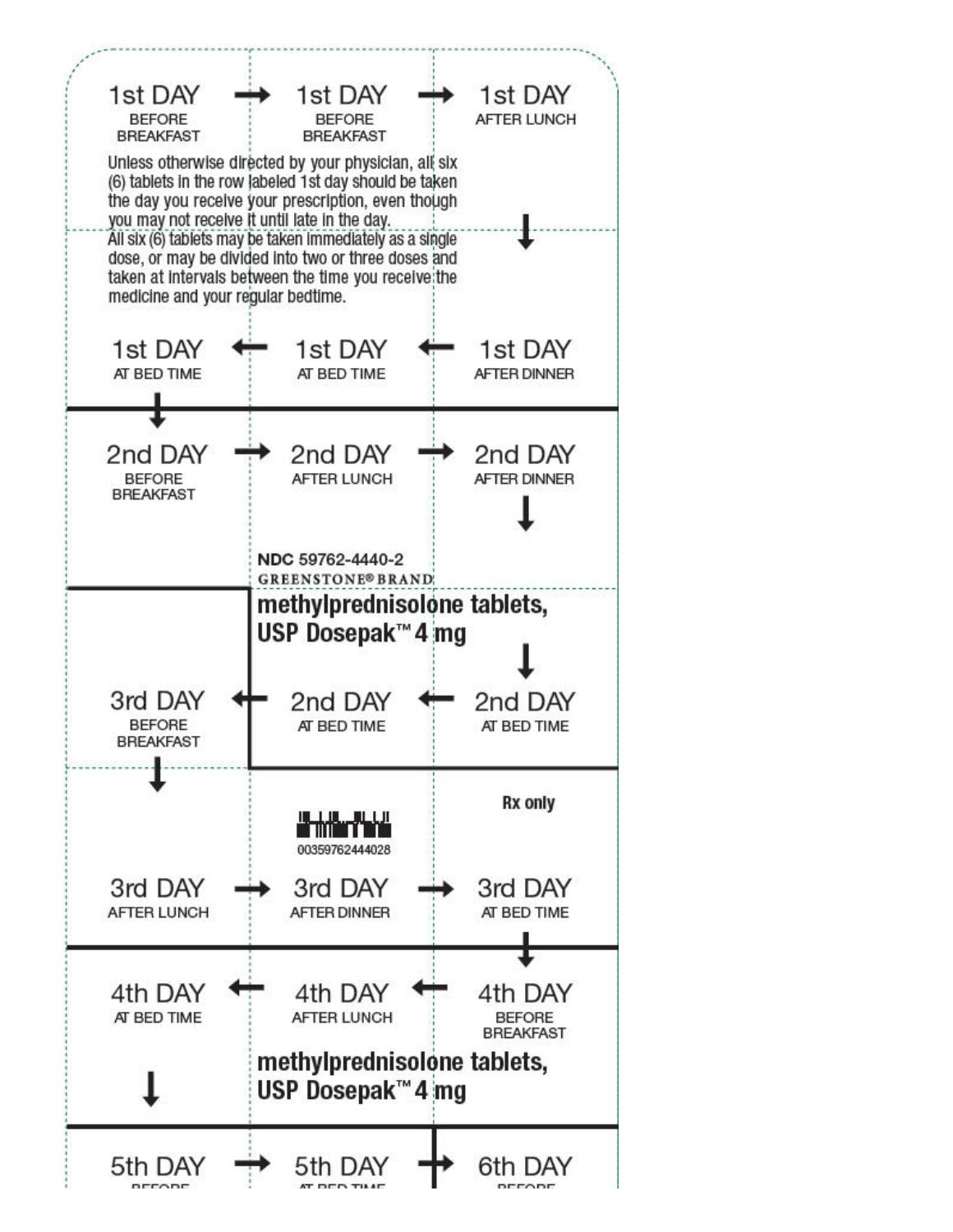

Package Not Child-Resistant. Keep Out of Reach of Children.

**BEFURE** 

**BREAKFAST** 

LOT: XXXXXXX EXP: YYYY MMM



## **PRINCIPAL DISPLAY PANEL - 4 mg Dos e Pack Carton**

**NDC** 59762-4440-2 **1 Blister containing 21 Tablets**

**GREENSTONE BRAND ®**

**methylprednisolone tablets, USP Dos epak ™**

**4 mg**

**Rx** only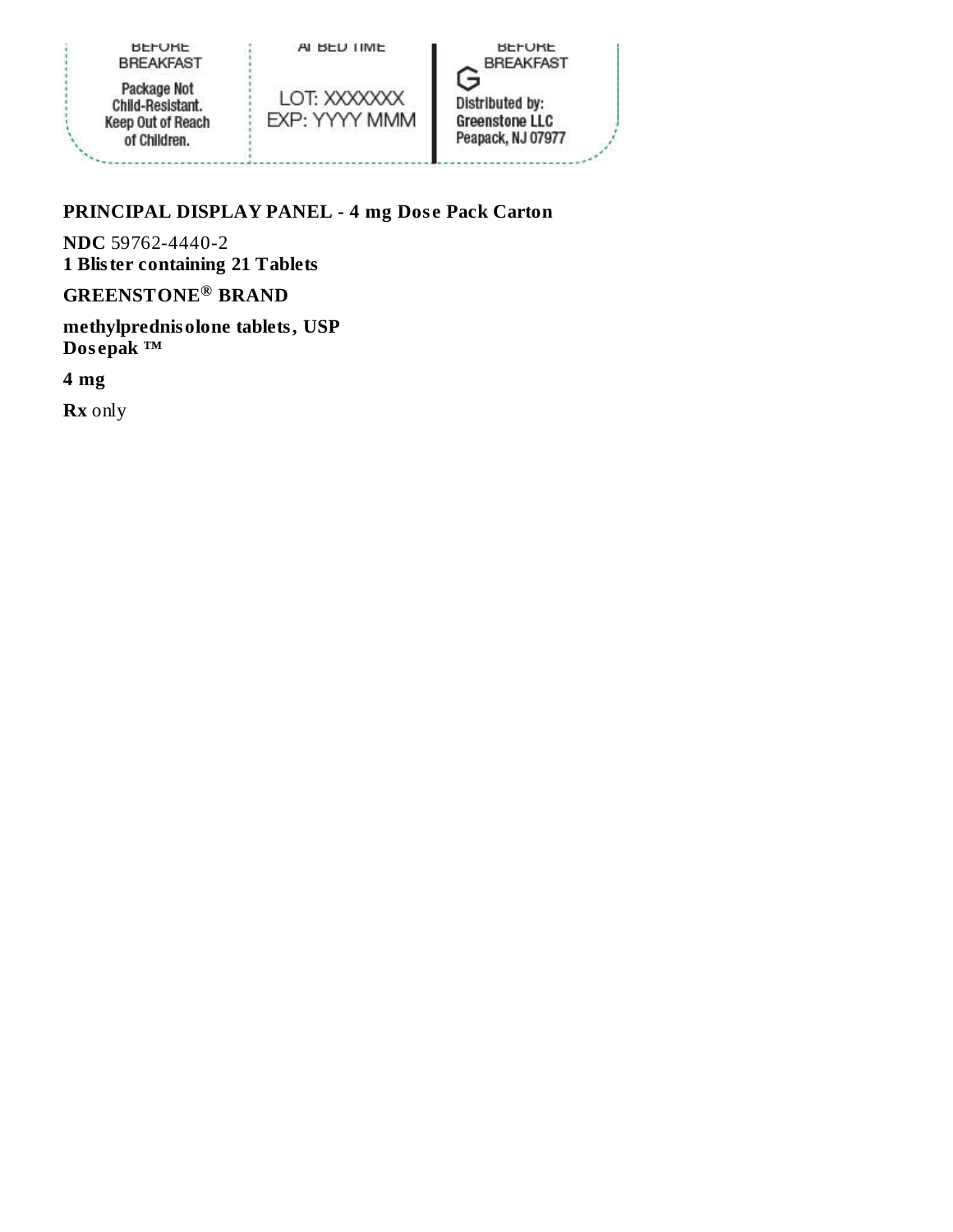

**PRINCIPAL DISPLAY PANEL - 8 mg Tablet Bottle Label**

**NDC** 59762-0049-1 **25 Tablets**

**GREENSTONE BRAND ®**

**methylprednisolone tablets, USP**

**8 mg**

**Rx** only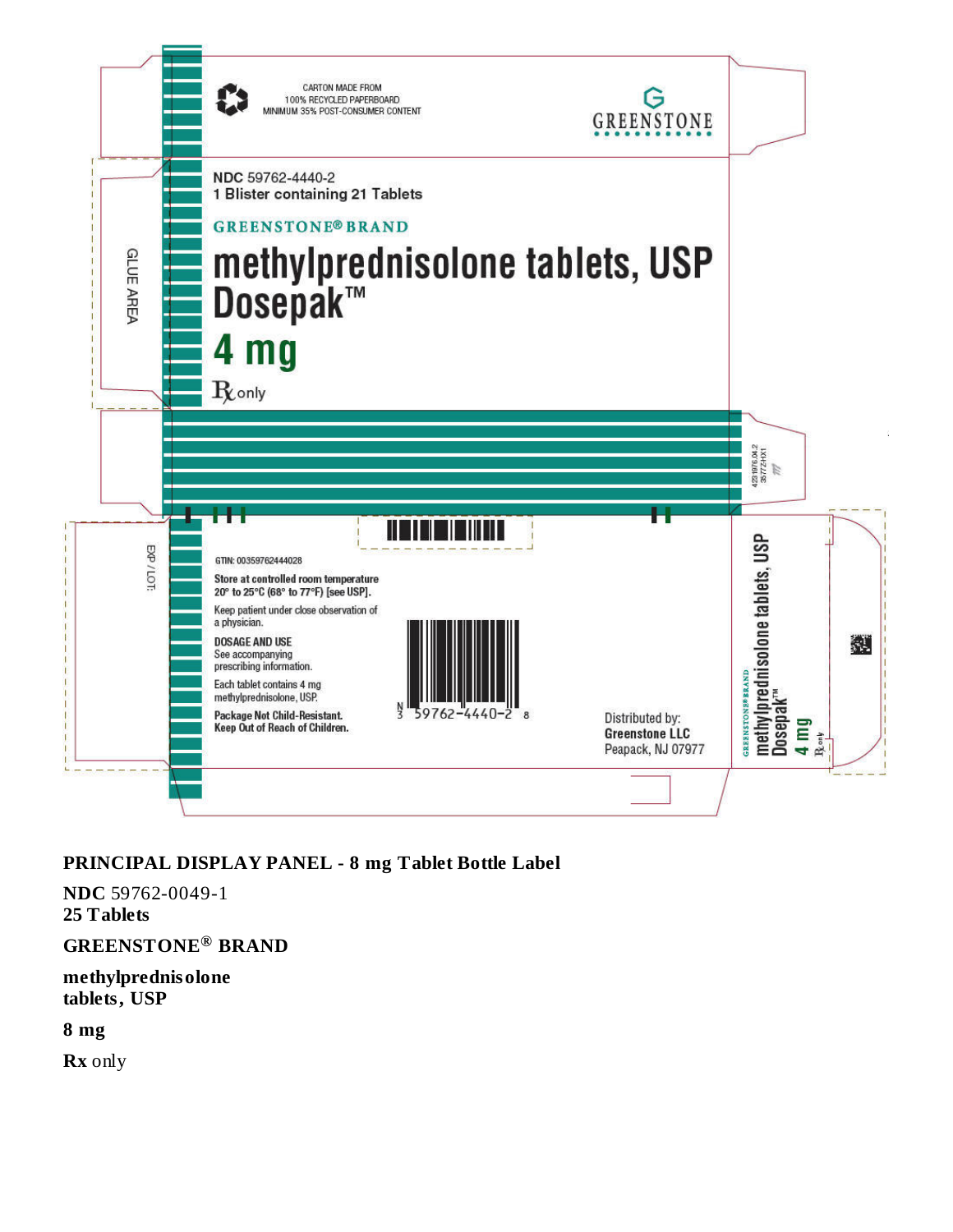

# **PRINCIPAL DISPLAY PANEL - 16 mg Tablet Bottle Label**

**NDC** 59762-0050-1 **50 Tablets**

## **GREENSTONE BRAND ®**

#### **methylprednisolone tablets, USP**

**16 mg**

**Rx** only



# **PRINCIPAL DISPLAY PANEL - 32 mg Tablet Bottle Label**

**NDC** 59762-0051-1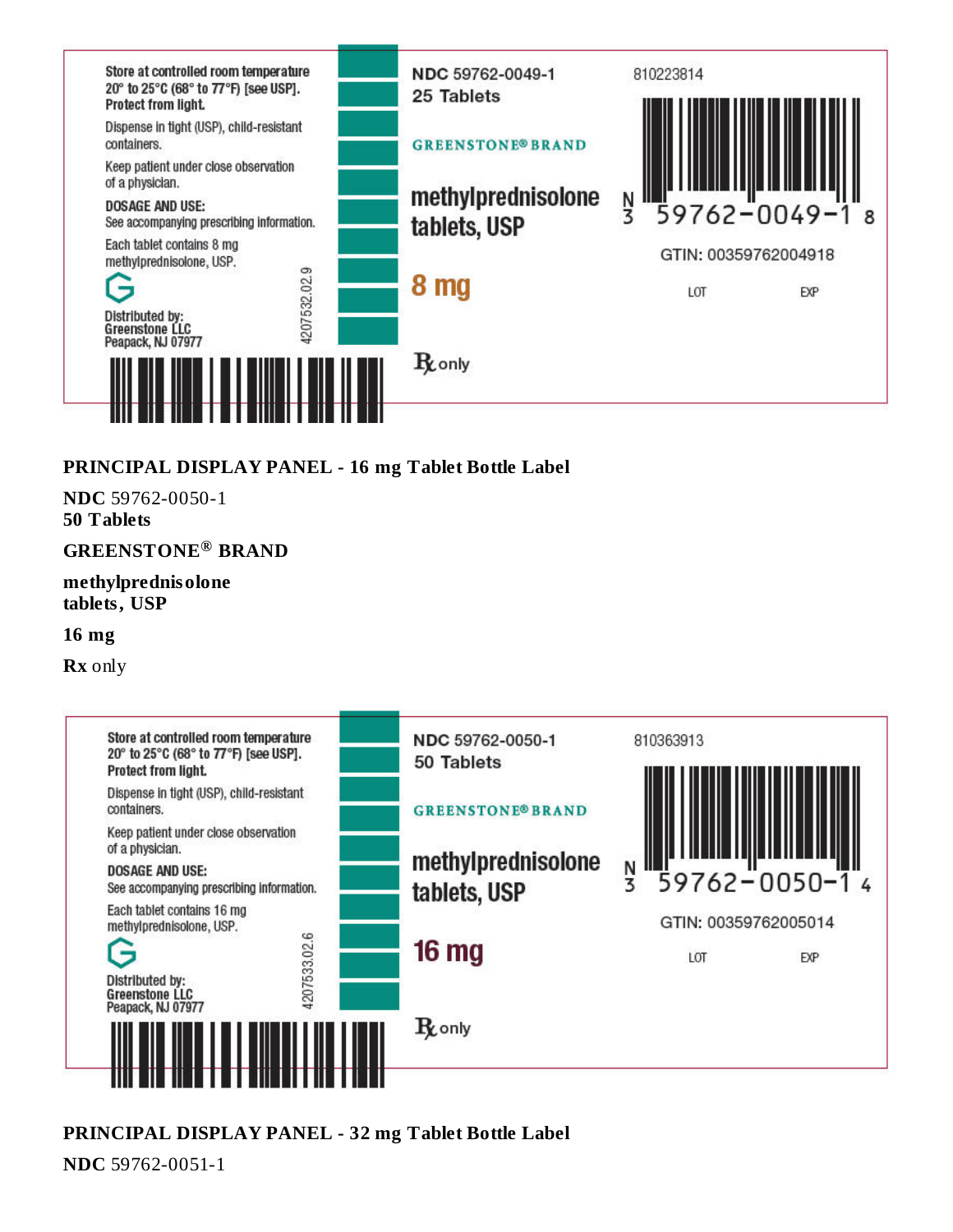#### **25 Tablets**

## **GREENSTONE BRAND ®**

#### **methylprednisolone tablets, USP**

#### **32 mg**

**Rx** only



| <b>METHYLPREDNISOLONE</b>                    |                                                             |                    |                          |                |          |
|----------------------------------------------|-------------------------------------------------------------|--------------------|--------------------------|----------------|----------|
| methylprednisolone tablet                    |                                                             |                    |                          |                |          |
|                                              |                                                             |                    |                          |                |          |
| <b>Product Information</b>                   |                                                             |                    |                          |                |          |
| Product Type                                 | HUMAN PRESCRIPTION DRUG                                     | Item Code (Source) |                          | NDC:59762-4440 |          |
| <b>Route of Administration</b>               | ORAL                                                        |                    |                          |                |          |
|                                              |                                                             |                    |                          |                |          |
|                                              |                                                             |                    |                          |                |          |
| <b>Active Ingredient/Active Moiety</b>       |                                                             |                    |                          |                |          |
|                                              | <b>Ingredient Name</b>                                      |                    | <b>Basis of Strength</b> |                | Strength |
| UNII:X4W7ZR7023)                             | METHYLPREDNISOLONE (UNII: X4W7ZR7023) (METHYLPREDNISOLONE - |                    | METHYLPREDNISOLONE 4 mg  |                |          |
|                                              |                                                             |                    |                          |                |          |
| <b>Inactive Ingredients</b>                  |                                                             |                    |                          |                |          |
|                                              |                                                             |                    |                          |                |          |
|                                              | <b>Ingredient Name</b>                                      |                    |                          |                | Strength |
| CALCIUM STEARATE (UNII: 776 XM70 47L)        |                                                             |                    |                          |                |          |
| STARCH, CORN (UNII: O8232NY3SJ)              |                                                             |                    |                          |                |          |
| LACTOSE, UNSPECIFIED FORM (UNII: J2B2A4N98G) |                                                             |                    |                          |                |          |
| SUCROSE (UNII: C151H8M554)                   |                                                             |                    |                          |                |          |
|                                              |                                                             |                    |                          |                |          |
|                                              |                                                             |                    |                          |                |          |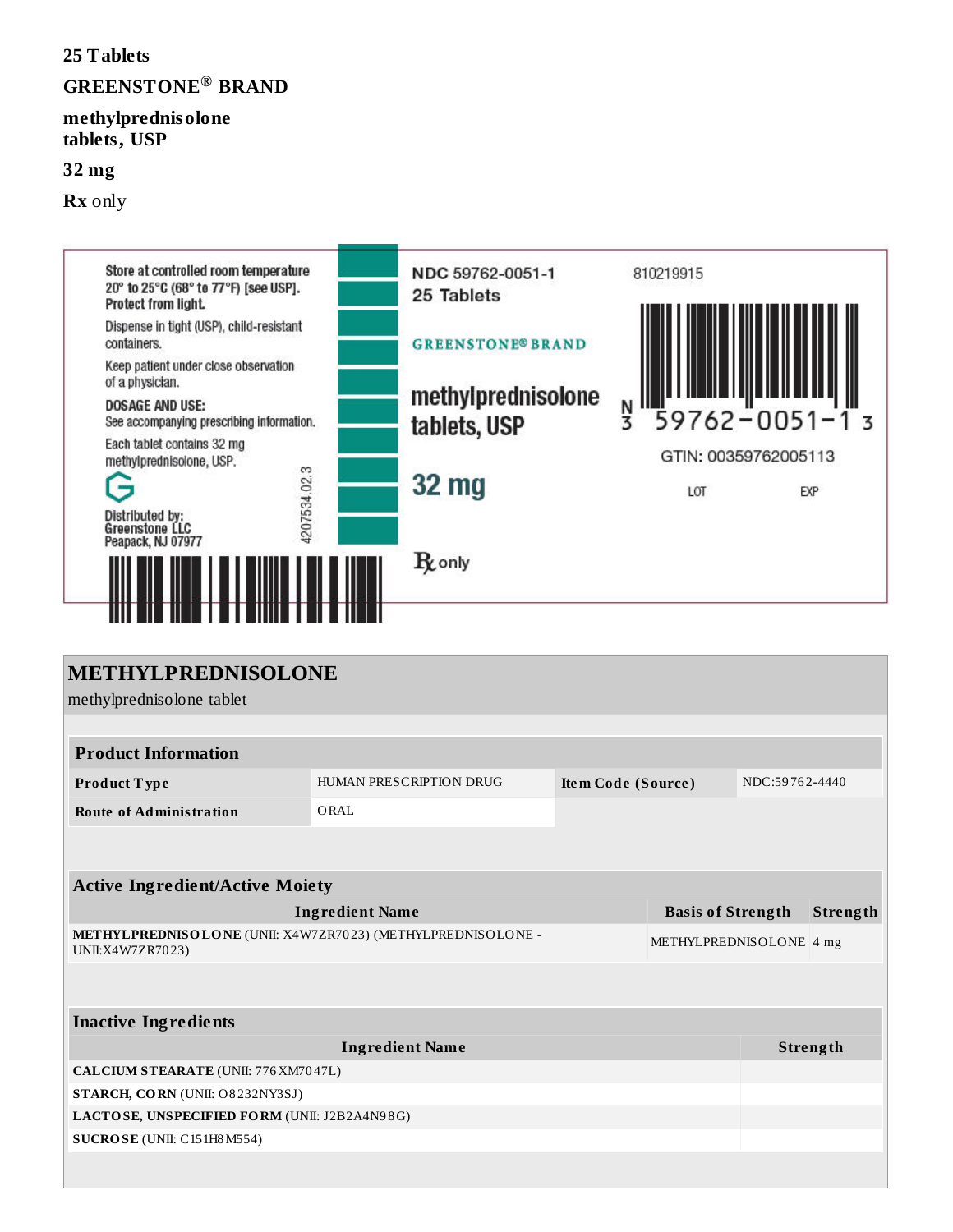| <b>WHITE</b><br>2 pieces<br>Color<br>Score |                                                        |  |                                                                       |                     |            |                                         |
|--------------------------------------------|--------------------------------------------------------|--|-----------------------------------------------------------------------|---------------------|------------|-----------------------------------------|
|                                            |                                                        |  |                                                                       |                     |            |                                         |
|                                            | <b>Shape</b>                                           |  | OVAL (elliptical)                                                     | <b>Size</b>         |            | 8mm                                     |
|                                            | Flavor                                                 |  |                                                                       | <b>Imprint Code</b> |            | MEDROL;4                                |
|                                            | Contains                                               |  |                                                                       |                     |            |                                         |
|                                            |                                                        |  |                                                                       |                     |            |                                         |
|                                            |                                                        |  |                                                                       |                     |            |                                         |
|                                            | Packaging                                              |  |                                                                       |                     |            |                                         |
| $\#$                                       | <b>Item Code</b>                                       |  | <b>Package Description</b>                                            |                     |            | Marketing Start Date Marketing End Date |
|                                            |                                                        |  | 1 NDC:59762-4440-3 100 in 1 BOTTLE; Type 0: Not a Combination Product |                     | 10/11/2011 |                                         |
|                                            | 2 NDC:59762-4440-2 1 in 1 CARTON                       |  |                                                                       |                     | 10/11/2011 |                                         |
| 2                                          |                                                        |  | 21 in 1 DOSE PACK; Type 0: Not a Combination Product                  |                     |            |                                         |
|                                            |                                                        |  |                                                                       |                     |            |                                         |
|                                            |                                                        |  |                                                                       |                     |            |                                         |
|                                            |                                                        |  |                                                                       |                     |            |                                         |
| <b>Marketing Information</b>               |                                                        |  |                                                                       |                     |            |                                         |
|                                            | <b>Marketing Category</b>                              |  | <b>Application Number or Monograph Citation</b>                       |                     |            | Marketing Start Date Marketing End Date |
|                                            | NDA AUTHORIZED GENERIC NDA011153                       |  |                                                                       |                     | 10/11/2011 |                                         |
|                                            |                                                        |  |                                                                       |                     |            |                                         |
|                                            |                                                        |  |                                                                       |                     |            |                                         |
|                                            |                                                        |  |                                                                       |                     |            |                                         |
|                                            |                                                        |  |                                                                       |                     |            |                                         |
|                                            | <b>METHYLPREDNISOLONE</b><br>methylprednisolone tablet |  |                                                                       |                     |            |                                         |

| <b>Product Information</b> |                         |                    |                |  |
|----------------------------|-------------------------|--------------------|----------------|--|
| Product Type               | HUMAN PRESCRIPTION DRUG | Item Code (Source) | NDC:59762-0049 |  |
| Route of Administration    | ORAL                    |                    |                |  |

| <b>Active Ingredient/Active Moiety</b>                                                                     |                                              |                     |                 |                          |          |
|------------------------------------------------------------------------------------------------------------|----------------------------------------------|---------------------|-----------------|--------------------------|----------|
|                                                                                                            | <b>Ingredient Name</b>                       |                     |                 | <b>Basis of Strength</b> | Strength |
| METHYLPREDNISOLONE (UNII: X4W7ZR7023) (METHYLPREDNISOLONE -<br>METHYLPREDNISOLONE 8 mg<br>UNII:X4W7ZR7023) |                                              |                     |                 |                          |          |
|                                                                                                            |                                              |                     |                 |                          |          |
| <b>Inactive Ingredients</b>                                                                                |                                              |                     |                 |                          |          |
|                                                                                                            | <b>Ingredient Name</b>                       |                     |                 |                          | Strength |
| CALCIUM STEARATE (UNII: 776 XM70 47L)                                                                      |                                              |                     |                 |                          |          |
| STARCH, CORN (UNII: O8232NY3SJ)                                                                            |                                              |                     |                 |                          |          |
|                                                                                                            | LACTOSE, UNSPECIFIED FORM (UNII: J2B2A4N98G) |                     |                 |                          |          |
| SUCROSE (UNII: C151H8M554)                                                                                 |                                              |                     |                 |                          |          |
|                                                                                                            |                                              |                     |                 |                          |          |
| <b>Product Characteristics</b>                                                                             |                                              |                     |                 |                          |          |
| Color                                                                                                      | <b>WHITE</b>                                 | <b>Score</b>        |                 | 2 pieces                 |          |
| <b>Shape</b>                                                                                               | OVAL (elliptical)                            | <b>Size</b>         | 8 <sub>mm</sub> |                          |          |
| <b>Flavor</b>                                                                                              |                                              | <b>Imprint Code</b> |                 | MEDROL;8                 |          |
| Contains                                                                                                   |                                              |                     |                 |                          |          |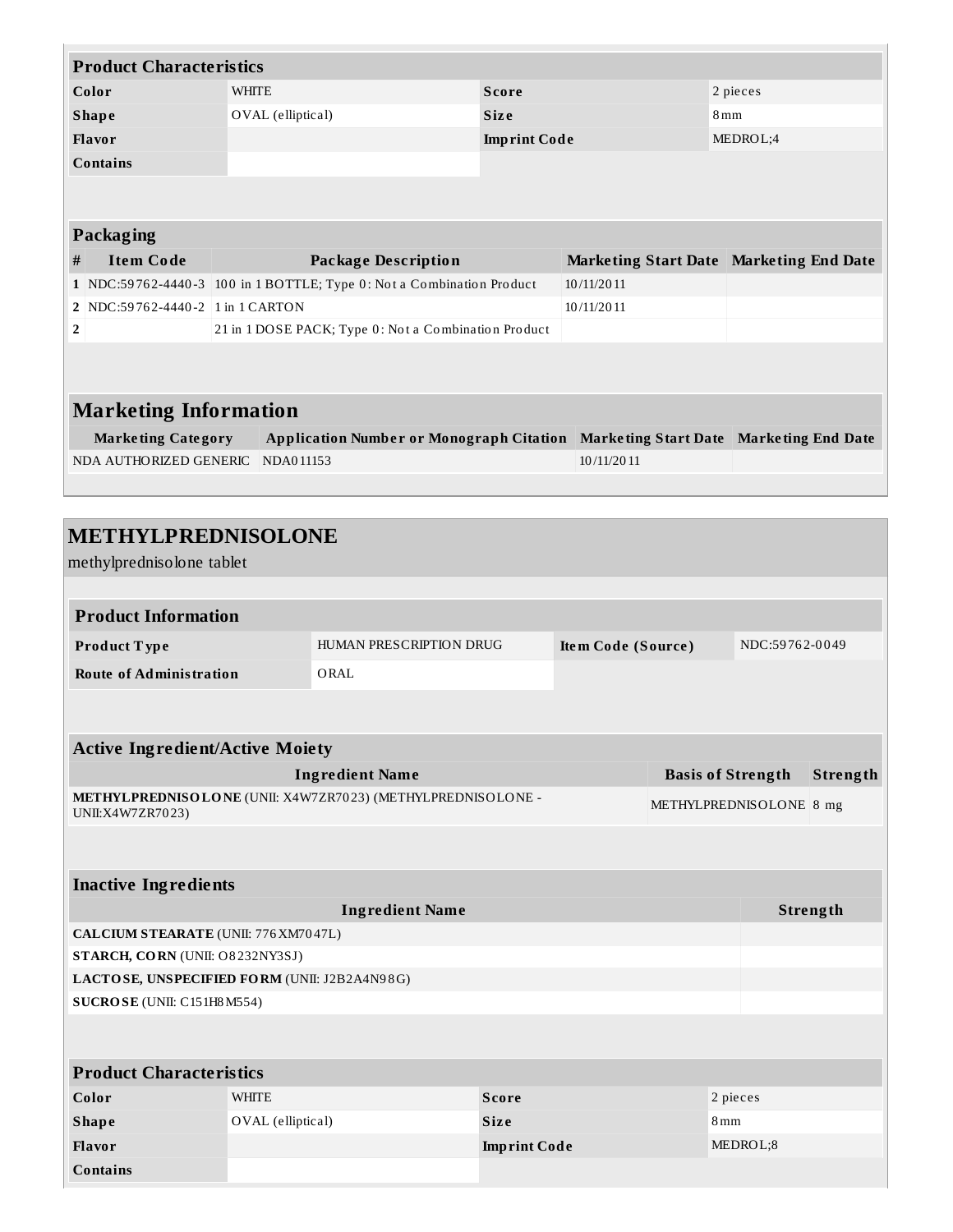|   | Packaging                    |           |                                                                      |                             |                                         |
|---|------------------------------|-----------|----------------------------------------------------------------------|-----------------------------|-----------------------------------------|
| # | <b>Item Code</b>             |           | Package Description                                                  | <b>Marketing Start Date</b> | <b>Marketing End Date</b>               |
|   |                              |           | 1 NDC:59762-0049-1 25 in 1 BOTTLE; Type 0: Not a Combination Product | 03/25/2013                  |                                         |
|   |                              |           |                                                                      |                             |                                         |
|   |                              |           |                                                                      |                             |                                         |
|   | <b>Marketing Information</b> |           |                                                                      |                             |                                         |
|   | <b>Marketing Category</b>    |           | <b>Application Number or Monograph Citation</b>                      |                             | Marketing Start Date Marketing End Date |
|   | NDA AUTHORIZED GENERIC       | NDA011153 |                                                                      | 03/25/2013                  |                                         |
|   |                              |           |                                                                      |                             |                                         |
|   |                              |           |                                                                      |                             |                                         |

| METHYLPREDNISOLONE                           |                            |                                                                      |                     |                             |                          |           |                           |          |
|----------------------------------------------|----------------------------|----------------------------------------------------------------------|---------------------|-----------------------------|--------------------------|-----------|---------------------------|----------|
| methylprednisolone tablet                    |                            |                                                                      |                     |                             |                          |           |                           |          |
| <b>Product Information</b>                   |                            |                                                                      |                     |                             |                          |           |                           |          |
| Product Type                                 |                            | HUMAN PRESCRIPTION DRUG                                              |                     | Item Code (Source)          |                          |           | NDC:59762-0050            |          |
| <b>Route of Administration</b>               |                            | ORAL                                                                 |                     |                             |                          |           |                           |          |
|                                              |                            |                                                                      |                     |                             |                          |           |                           |          |
| <b>Active Ingredient/Active Moiety</b>       |                            |                                                                      |                     |                             |                          |           |                           |          |
|                                              |                            | <b>Ingredient Name</b>                                               |                     |                             | <b>Basis of Strength</b> |           |                           | Strength |
| UNII:X4W7ZR7023)                             |                            | METHYLPREDNISOLONE (UNII: X4W7ZR7023) (METHYLPREDNISOLONE -          |                     |                             |                          |           | METHYLPREDNISOLONE 16 mg  |          |
|                                              |                            |                                                                      |                     |                             |                          |           |                           |          |
| <b>Inactive Ingredients</b>                  |                            |                                                                      |                     |                             |                          |           |                           |          |
|                                              |                            | <b>Ingredient Name</b>                                               |                     |                             |                          |           |                           | Strength |
| <b>CALCIUM STEARATE (UNII: 776 XM70 47L)</b> |                            |                                                                      |                     |                             |                          |           |                           |          |
| STARCH, CORN (UNII: O8232NY3SJ)              |                            |                                                                      |                     |                             |                          |           |                           |          |
| LACTOSE, UNSPECIFIED FORM (UNII: J2B2A4N98G) |                            |                                                                      |                     |                             |                          |           |                           |          |
| SUCROSE (UNII: C151H8 M554)                  |                            |                                                                      |                     |                             |                          |           |                           |          |
| <b>MINERAL OIL (UNII: T5L8T28FGP)</b>        |                            |                                                                      |                     |                             |                          |           |                           |          |
|                                              |                            |                                                                      |                     |                             |                          |           |                           |          |
| <b>Product Characteristics</b>               |                            |                                                                      |                     |                             |                          |           |                           |          |
| Color                                        | <b>WHITE</b>               |                                                                      | <b>Score</b>        |                             |                          | 2 pieces  |                           |          |
| <b>Shape</b>                                 | OVAL (elliptical)          |                                                                      | <b>Size</b>         |                             |                          | 8mm       |                           |          |
| <b>Flavor</b>                                |                            |                                                                      | <b>Imprint Code</b> |                             |                          | MEDROL;16 |                           |          |
| <b>Contains</b>                              |                            |                                                                      |                     |                             |                          |           |                           |          |
|                                              |                            |                                                                      |                     |                             |                          |           |                           |          |
|                                              |                            |                                                                      |                     |                             |                          |           |                           |          |
| <b>Packaging</b>                             |                            |                                                                      |                     |                             |                          |           |                           |          |
| <b>Item Code</b><br>#                        | <b>Package Description</b> |                                                                      |                     | <b>Marketing Start Date</b> |                          |           | <b>Marketing End Date</b> |          |
|                                              |                            | 1 NDC:59762-0050-1 50 in 1 BOTTLE; Type 0: Not a Combination Product |                     | 03/25/2013                  |                          |           |                           |          |
|                                              |                            |                                                                      |                     |                             |                          |           |                           |          |
|                                              |                            |                                                                      |                     |                             |                          |           |                           |          |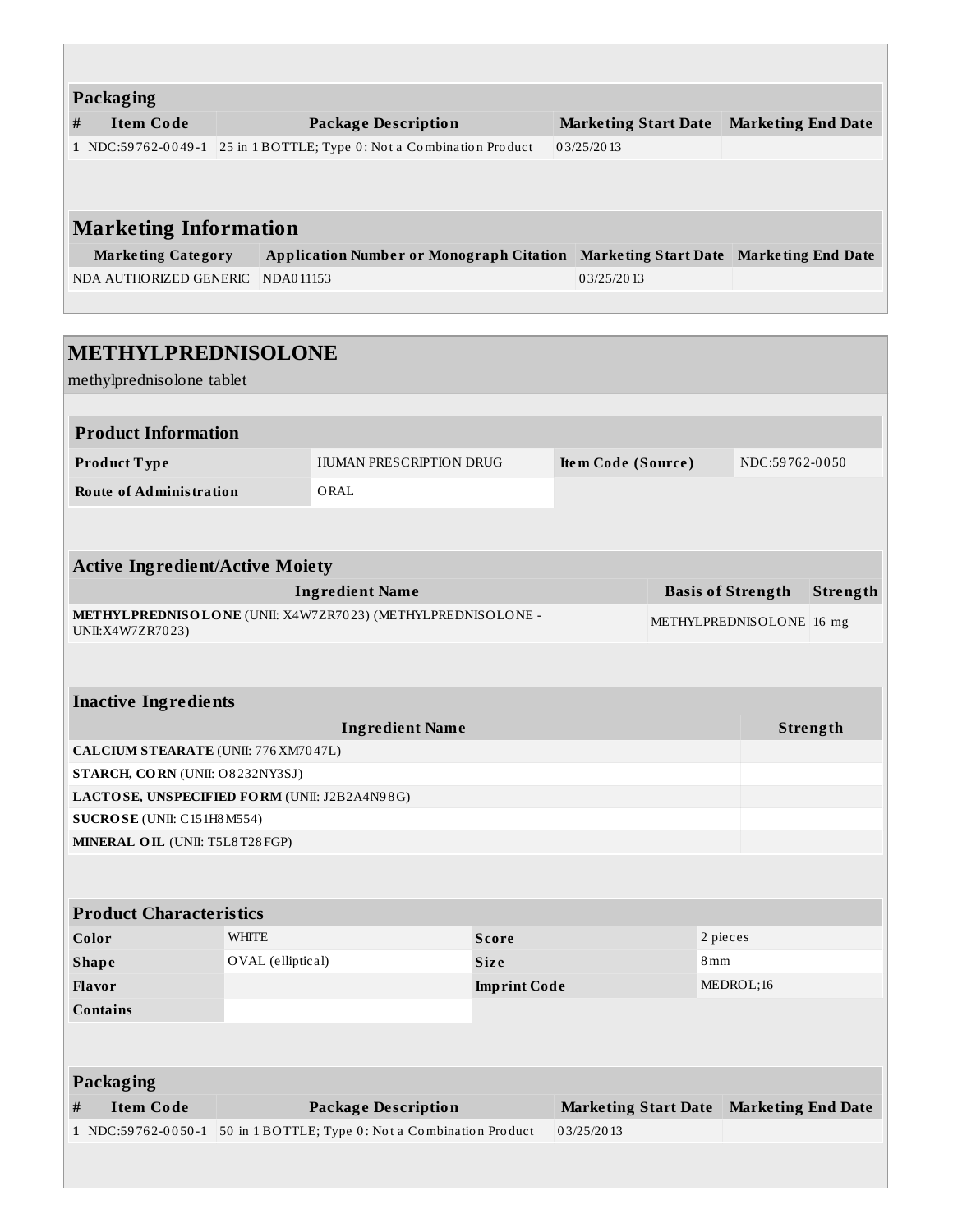| <b>Marketing Information</b>     |                                                                                  |             |  |
|----------------------------------|----------------------------------------------------------------------------------|-------------|--|
| <b>Marketing Category</b>        | Application Number or Monograph Citation Marketing Start Date Marketing End Date |             |  |
| NDA AUTHORIZED GENERIC NDA011153 |                                                                                  | 0.3/25/2013 |  |
|                                  |                                                                                  |             |  |
|                                  |                                                                                  |             |  |

| <b>METHYLPREDNISOLONE</b><br>methylprednisolone tablet |                              |                                                                                    |                     |                             |                 |                           |          |
|--------------------------------------------------------|------------------------------|------------------------------------------------------------------------------------|---------------------|-----------------------------|-----------------|---------------------------|----------|
|                                                        |                              |                                                                                    |                     |                             |                 |                           |          |
| <b>Product Information</b>                             |                              |                                                                                    |                     |                             |                 |                           |          |
|                                                        |                              | HUMAN PRESCRIPTION DRUG                                                            |                     |                             |                 | NDC:59762-0051            |          |
| Product Type                                           |                              |                                                                                    |                     | Item Code (Source)          |                 |                           |          |
| <b>Route of Administration</b>                         |                              | ORAL                                                                               |                     |                             |                 |                           |          |
|                                                        |                              |                                                                                    |                     |                             |                 |                           |          |
| <b>Active Ingredient/Active Moiety</b>                 |                              |                                                                                    |                     |                             |                 |                           |          |
|                                                        |                              | <b>Ingredient Name</b>                                                             |                     |                             |                 | <b>Basis of Strength</b>  | Strength |
| UNII:X4W7ZR7023)                                       |                              | METHYLPREDNISOLONE (UNII: X4W7ZR7023) (METHYLPREDNISOLONE -                        |                     |                             |                 | METHYLPREDNISOLONE 32 mg  |          |
|                                                        |                              |                                                                                    |                     |                             |                 |                           |          |
| <b>Inactive Ingredients</b>                            |                              |                                                                                    |                     |                             |                 |                           |          |
|                                                        |                              | <b>Ingredient Name</b>                                                             |                     |                             |                 |                           | Strength |
| CALCIUM STEARATE (UNII: 776 XM70 47L)                  |                              |                                                                                    |                     |                             |                 |                           |          |
| STARCH, CORN (UNII: O8232NY3SJ)                        |                              |                                                                                    |                     |                             |                 |                           |          |
| LACTOSE, UNSPECIFIED FORM (UNII: J2B2A4N98G)           |                              |                                                                                    |                     |                             |                 |                           |          |
| SUCROSE (UNII: C151H8 M554)                            |                              |                                                                                    |                     |                             |                 |                           |          |
| MINERAL OIL (UNII: T5L8T28FGP)                         |                              |                                                                                    |                     |                             |                 |                           |          |
|                                                        |                              |                                                                                    |                     |                             |                 |                           |          |
| <b>Product Characteristics</b>                         |                              |                                                                                    |                     |                             |                 |                           |          |
| Color                                                  | <b>WHITE</b>                 |                                                                                    | <b>Score</b>        |                             |                 | 2 pieces                  |          |
| <b>Shape</b>                                           | OVAL (elliptical)            |                                                                                    | <b>Size</b>         |                             | 8 <sub>mm</sub> |                           |          |
| Flavor                                                 |                              |                                                                                    | <b>Imprint Code</b> |                             |                 | MEDROL;32                 |          |
| <b>Contains</b>                                        |                              |                                                                                    |                     |                             |                 |                           |          |
|                                                        |                              |                                                                                    |                     |                             |                 |                           |          |
|                                                        |                              |                                                                                    |                     |                             |                 |                           |          |
| Packaging                                              |                              |                                                                                    |                     |                             |                 |                           |          |
| <b>Item Code</b><br>#                                  |                              | <b>Package Description</b>                                                         |                     | <b>Marketing Start Date</b> |                 | <b>Marketing End Date</b> |          |
|                                                        |                              | 1 NDC:59762-0051-1 25 in 1 BOTTLE; Type 0: Not a Combination Product<br>03/25/2013 |                     |                             |                 |                           |          |
|                                                        |                              |                                                                                    |                     |                             |                 |                           |          |
|                                                        | <b>Marketing Information</b> |                                                                                    |                     |                             |                 |                           |          |
| <b>Marketing Category</b>                              |                              | Application Number or Monograph Citation Marketing Start Date Marketing End Date   |                     |                             |                 |                           |          |
| NDA AUTHORIZED GENERIC                                 |                              | NDA011153                                                                          |                     | 03/25/2013                  |                 |                           |          |
|                                                        |                              |                                                                                    |                     |                             |                 |                           |          |